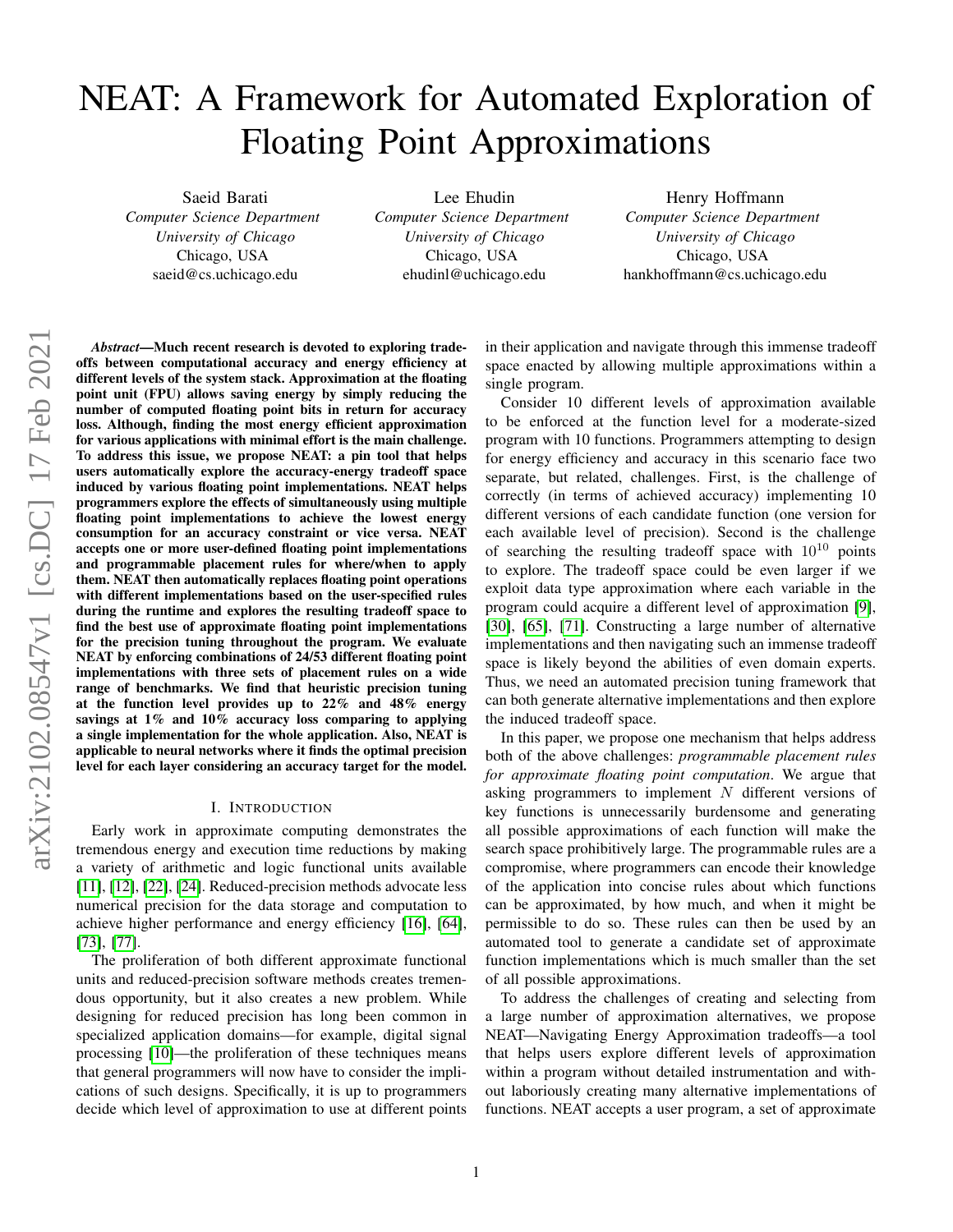floating point implementations, and a set of programmable placement rules for when to use a specific implementation within a program. NEAT then runs the program and dynamically replaces floating point operations (FLOPs) with the approximate version as specified by the rules. NEAT reports the program's output with the estimation of floating point unit (FPU) and memory access energy alongside an itemized report of FLOPs in the program. Thus, NEAT helps developers explore the configuration space of floating point implementations (FPI) without requiring them to have deep numerical expertise.

We implement NEAT for x86 using the Pin binary instrumentation system [\[51\]](#page-12-1). We demonstrate NEAT's value by comparing the approximations produced by different placement rule sets. In the first, we write a simple rule that picks a single floating point implementation for the entire program; *i*.*e*. the rule is a simple one-to-one replacement (whole-program rule) common to many proposed approximation methods; e.g., those that use a single, reduced precision for machine learning [\[21\]](#page-11-7) or scientific simulation [\[22\]](#page-11-2). In the second, we allow the top 10 executed functions with the most FLOPs to each use a different approximation (per-function rules). Either we use the currently-in-progress function (CIP) or the most recent function on the call stack (FCS) as the target to apply the approximate floating point implementation. For all rules, NEAT uses a genetic algorithm to guide exploration of the enormous resulting search space.

We evaluate NEAT on a selected set of benchmarks from Parsec 3.0 [\[7\]](#page-11-8) and Rodinia 3.1 [\[13\]](#page-11-9) suites which covers a variety of real-world applications. For the FPIs, we applied mantissa bitwidth tuning. On average, the per-function placement retrieves more energy-optimal floating point implementations than the whole-program approach, providing 22.1% and 3.2% energy savings in FPU and memory respectively with an allowance of 1% accuracy loss. To ensure the robustness of NEAT, we include multiple inputs for each application which are divided into training and test sets to evaluate whether NEAT produces statistically sound results. We also extend the evaluation by including a digit recognition application that is implemented with a neural network and MNIST dataset. For any accuracy target, NEAT provides the required precision level for each layer. NEAT is also released as opensource, so others could evaluate or use it freely.

In summary, this paper proposes:

- The NEAT framework that helps users explore the tradeoff space of reduced precision floating point combinations while not requiring hand tuning or code instrumentation.
- A case study that compares whole-program vs. perfunction approximation placements for a variety of benchmarks. Also, NEAT offers a separated placement solution based on the caller function, useful for the high frequency invoked functions.
- Robustness on unseen inputs with a high correlation coefficient. NEAT finds statistically meaningful approximations that are not sensitive to input data and are more likely to be efficient on an unseen set of inputs.

• A demonstration of NEAT's applicability to Convolutional Neural Networks (CNN), providing precision computation modes per layer resulting in energy savings with minimal loss of model accuracy.

## II. BACKGROUND & MOTIVATION

# *A. Prior Work*

While there has been a substantial amount of effort aimed towards finding new forms of approximation [\[1\]](#page-11-10), [\[17\]](#page-11-11), [\[25\]](#page-11-12), [\[36\]](#page-12-2), [\[37\]](#page-12-3), [\[50\]](#page-12-4), [\[56\]](#page-13-5), [\[61\]](#page-13-6), [\[63\]](#page-13-7), [\[65\]](#page-13-3), [\[69\]](#page-13-8), [\[70\]](#page-13-9), [\[80\]](#page-13-10), there is a lack of solutions that helps the user to both develop their own approximation methods, and then specifying the approximation level to enforce for a single application.

Hardware approximation computes inexactly in return for reduced energy, area, or time [\[14\]](#page-11-13), [\[49\]](#page-12-5). Approximate multipliers [\[44\]](#page-12-6), [\[46\]](#page-12-7), [\[81\]](#page-13-11) and adders [\[20\]](#page-11-14), [\[84\]](#page-14-0) are widely advocated for energy-efficient computing. State-of-the-art neural network training platforms offer 16 bit floating point hardware systems that provide up to 4x performance gain comparing to traditional 32 bit systems [\[29\]](#page-12-8). Recent proposals promote putting many different approximate units or customized accelerators on a single core [\[31\]](#page-12-9). Thus, it is beneficial to include multiple FPUs on a chip for higher energy efficiency [\[22\]](#page-11-2) but this requires tedious hand-tuning. Therefore, the challenge is how to figure out which FPU to use in each part of the program. This is the challenge that motivates NEAT.

Languages support approximation allowing the specification of variants for key functionality and formal analysis of their effects [\[3\]](#page-11-15), [\[9\]](#page-11-6), [\[55\]](#page-12-10). Approximation Knobs provide a way to lend performance and energy gains to existing power knobs [\[43\]](#page-12-11). Quora is a quality programmable processor where the notion of quality is codified in the instruction set of the processor [\[73\]](#page-13-1). Another example of user-defined approximation is Green, which is a system that allows programmers to supply approximate versions of loops and while-blocks that terminate early [\[4\]](#page-11-16). On the contrary to these programming language techniques, our proposal lets users easily—through our programmable substitution rules—examine and change the accuracy of FLOPs, giving them more control over the floating point computations in a program.

Performing precision tuning at fine grain is available through software libraries. EnerJ proposes to declare approximate data via type qualifiers [\[65\]](#page-13-3). MPFR adds to its arbitraryprecision representation the support for rounding modes, exceptions and special values as defined in the IEEE 754 standard [\[30\]](#page-12-0). FlexFloat reduces floating point emulation time by providing a C/C++ interface for supporting multiple FP formats. These techniques require source code instrumentation (changing float and double variables definition to custom parameters) or intending to yield more precise computation (for instance floating points numbers with more than 128 bits). NEAT focuses on energy efficiency by reducing precision while only requiring the program binary.

Convolutional Neural Networks (CNNs) include a significant amount of floating point computation in the training and inference stages. A large body of research has been focused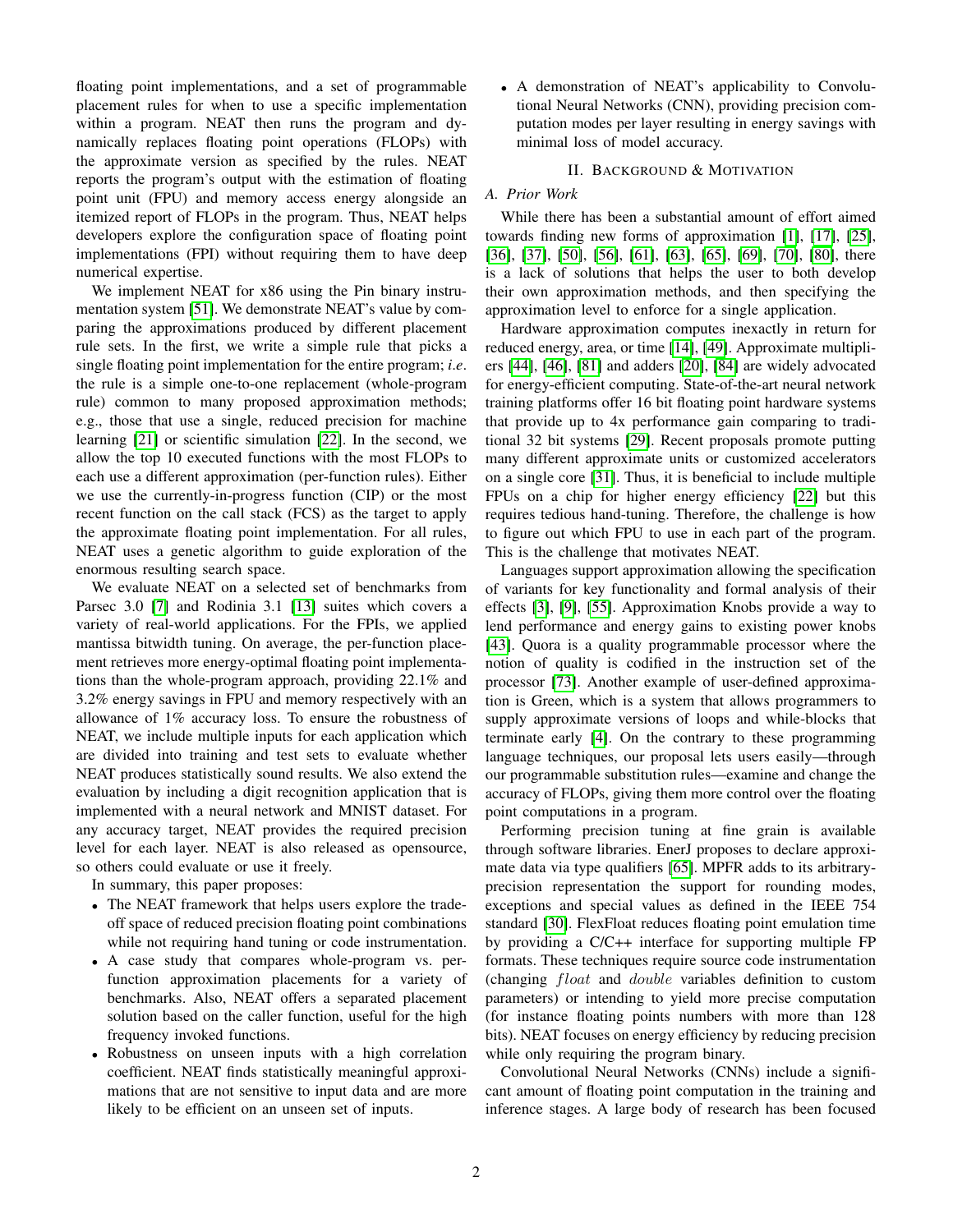<span id="page-2-0"></span>

tions.

towards CNN precision scaling [\[15\]](#page-11-17), [\[32\]](#page-12-12), [\[33\]](#page-12-13), [\[62\]](#page-13-12), [\[64\]](#page-13-0), [\[72\]](#page-13-13). For example, WAGE quantizes weights to 2 bits while activation, errors, and gradient are 8 bits respectively [\[79\]](#page-13-14). FLEXpoint presents a new format with 16 bits mantissa to train CNNs with full precision [\[45\]](#page-12-14). Another piece of research demonstrates the successful training with 8-16 bits floating point numbers with full accuracy [\[77\]](#page-13-2). Other, tangentially related approaches create networks with early exit points [\[75\]](#page-13-15), [\[76\]](#page-13-16), but those are not related to the problem of changing numerical precision. Prior approaches either change the training architecture or apply a coarse-grain precision level for all layers. Differently, NEAT generates precision tuning analysis at different granularities by offering WP and CIP solutions without modifying the application internal structure or exhaustive precision exploration.

While prior work mainly develops *mechanisms* that enable approximation to provide energy and runtime savings at different domains, they do not help users make more informed decisions about approximation. These techniques mostly are not flexible about how much, where, and when to approximate, and only provide discrete approximation knobs which leads to more conservative design choices. NEAT does not propose new mechanisms but helps users answer the questions above.

## *B. Motivation*

Current inexact functional units in addition to approximate software libraries create an opportunity to exploit qualityenergy tradeoffs. While an FPU accounts for 2-5% area on the chip, the floating point instructions consume significantly more energy compared to other classes of instructions such as integer, memory, and control [\[5\]](#page-11-18), [\[54\]](#page-12-15). Figure [1](#page-2-0) illustrates the energy per instruction (EPI) results for different classes of instructions of 64-bit 32nm processor. With random operands, a 64-bit floating point add consumes 400 pJ, and a division operation could go as high as 680 pJ. For a 32-bit versions, the energy consumption is 350 and 420 pJ respectively.

As expected with regards to the type of operations, executing the floating point instructions emerges as a major contributor to the total energy consumption. Recent empirical studies have shown up to 50% of the energy consumed in a core and memory is related to floating point instructions [\[54\]](#page-12-15). Thus, exploiting reduced bitwidth at instruction level (bit truncation) to generate Floating Point Implementations (FPI) could facilitate higher energy efficiency. Another useful insight from Figure [1](#page-2-0) is the relationship between computation and memory accesses. For example, three add operations consume the same amount of energy as a ldx instruction. Hence, looking from an energy efficiency point of view, reducing the memory traffic could be as efficient as optimizing the floating point arithmetic operations [\[54\]](#page-12-15).

A body of literature has focused on providing tool supports that allow users to define several approximations for different components of the application [\[17\]](#page-11-11), [\[25\]](#page-11-12), [\[36\]](#page-12-2), [\[37\]](#page-12-3), [\[56\]](#page-13-5), [\[60\]](#page-13-17), [\[63\]](#page-13-7), [\[66\]](#page-13-18). Petabricks provides language extensions that expose tradeoffs between time and accuracy to the compiler [\[3\]](#page-11-15). The compiler then runs dynamic autotuning to generate optimized elements to achieve the target accuracy. However, autotuners need to be determined on a per-application basis by the user. OpenTuner provides fully-customizable configuration representation and ensembles of search techniques to find an optimal solution [\[2\]](#page-11-19). Both autotuning techniques are supposed to help programmers but Petabricks requires a separate language and both require users to implement all alternatives before the search can be conducted. NEAT also helps users deal with approximation, but instead of requiring users to implement all possible alternatives, they simply describe programmable rules that are then used to automatically generate the alternatives.

Hence, there is a need for a generic framework that provides multiple precision levels, accommodates custom user-defined floating point implementation, and does not require code refactoring. NEAT provides such a solution. NEAT generates insightful information for precision tuning at function level for floating point programs.

#### III. SYSTEM DESIGN

In this section, we describe our solution which generates insightful information about floating point precision tuning for applications. This tool, named Navigating Energy and Accuracy tradeoffs (referred to as NEAT) allows users to collect energy and performance data from applications using custom implementations of floating-point arithmetic.

The main challenge of precision tuning is constructing the right configuration of floating point precisions for the application. This configuration space might be extremely large to fairly small, ranging in complexity from using a different floating point implementation for each dynamic floating point instruction, using a different implementation for different function calls, or just picking a single floating point implementation for the entire application. NEAT provides such flexibility in the granularity of enforcing floating point approximations by introducing the programmable placement rules and then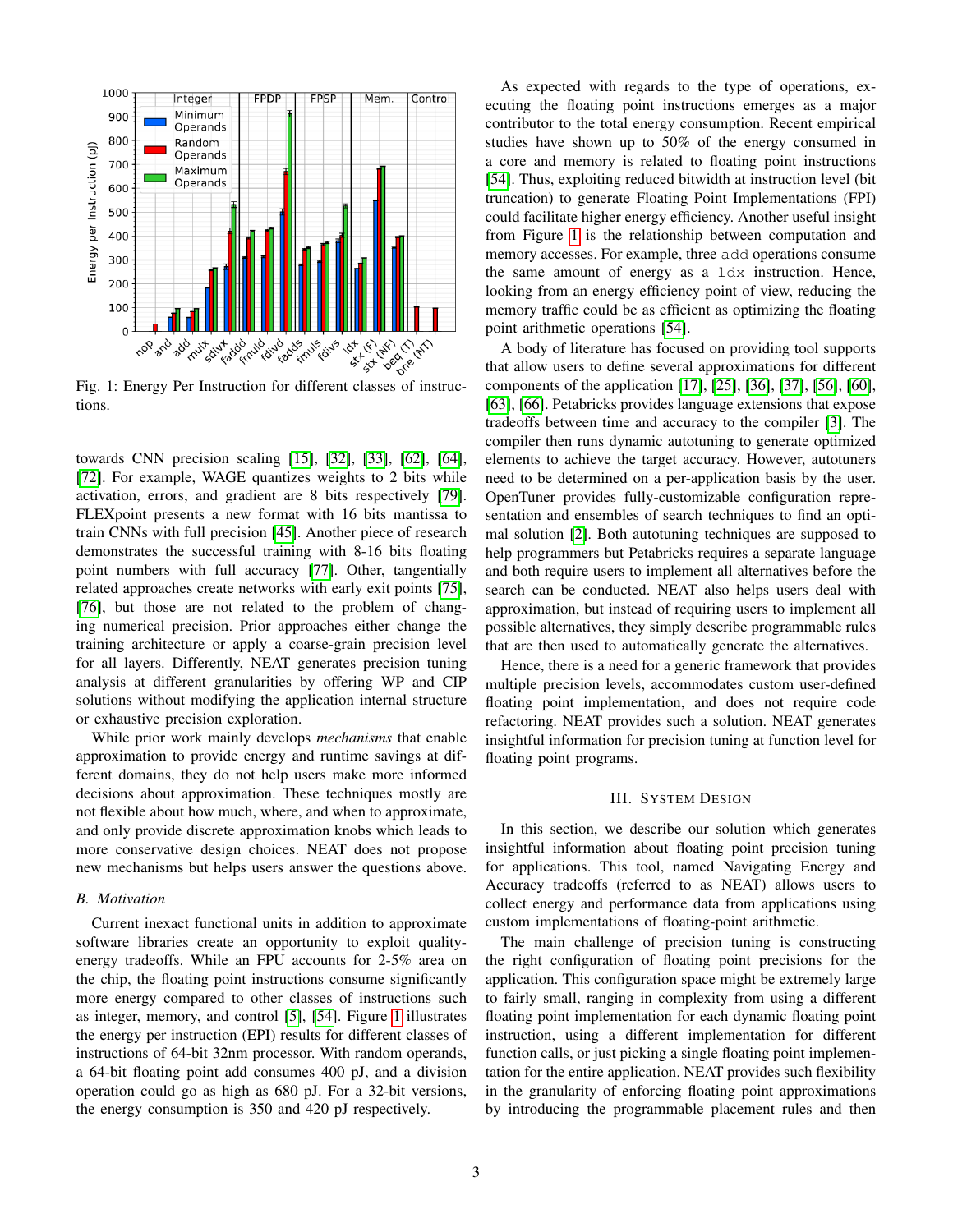<span id="page-3-0"></span>

Fig. 2: NEAT Design

automatically searching the accuracy and energy tradeoff space to find the optimal frontier.

Figure [2](#page-3-0) illustrates the NEAT system from the user perspective. Users specify: (1) the application that they want to understand (this could be just a binary and requires no special changes), (2) whether NEAT should consider double or single precision (or both), a set of alternative implementations for floating-point arithmetic, and (4) the programmable placement rules that describe when, where, and how in the program to replace the standard floating point operations with one of the alternative implementations. NEAT then runs the program as a pin tool and intercepts all floating point operations of the specified type and replacing them according to the rules. NEAT will perform multiple runs of the application, collect statistics on floating point usage, accuracy, and estimated energy. NEAT offers a profiling mode where the user collects precision analysis such as quantity and frequency of FLOPs for the application before applying any FPIs. Ultimately, NEAT can repeatedly test different assignments of floating point operations to find the frontier of optimal configurations; i.e., assignments of floating point operations to different regions of the code. This section describes NEAT's inputs, internals, and outputs.

## *A. NEAT Inputs*

User inputs of NEAT includes: a user application to instrument, a precision level as the optimization target, the desired FP arithmetic implementations, and a set of FPI to function mappings (programmable placement rules).

NEAT receives the binary of the program and instruments the floating point instructions. Unlike other precision tuning tools, NEAT does not require the source code of the program. Then, NEAT expects the optimization target which can be either single or double precision. There are two reasons behind including optimization objective. First, for most of the programs, the same precision level is held across the code base for the data structures and the functions. Second, if we consider both float and double FLOPs to optimize, the configuration space of FPIs combinations would explode excessively.

Next, users specify multiple FPIs for any individual arithmetic instruction such as addition, subtraction, multiplication, and division for each operand. At last, NEAT expects a mapping between the candidate code sections and the FPIs to calculate each FLOP in a program. By default, NEAT enforces the FPIs at the function level, meaning all FLOPs executed within a specific function will be using the same customized FPI. Any function that has at least one FLOP can be considered as a candidate for approximation.

## *B. NEAT Internal Structure*

The NEAT dynamic instrumentation tool was written in C++ using the Intel Pin instrumentation system [\[51\]](#page-12-1). NEAT performs run-time instrumentation to facilitate the analysis and replacement of floating-point arithmetic operations during the execution of compiled C and C++ binaries.

*1) Intel Pin Tool:* The Pin instrumentation system was chosen as the backbone for this tool because of its clean API and efficient implementation. The Pin API makes it possible to write instrumentation routines to observe and alter the architectural state of a process. Pin uses a JIT compiler to generate a new instrumented code that can be executed without the extra runtime overhead from instrumentation.

*2) Floating Point Operations:* For the purposes of this tool, we identify floating-point arithmetic operations as the Streaming SIMD Extensions (SSE) instructions for scalar arithmetic. These instructions are included in a SIMD instruction set extension to the x86 architecture and operate on 32-bit or 64-bit floating point numbers. More specifically, the instructions we use for our definition of floating-point operation are ADDSS, SUBSS, MULSS, DIVSS, ADDSD, SUBSD, MULSD, and DIVSD.

*3) Floating Point Arithmetic Implementation:* Custom hardware units or accelerators have been considered for enriching the quality versus energy tradeoff spaces. Approximate adders [\[20\]](#page-11-14), [\[74\]](#page-13-19), [\[84\]](#page-14-0) and multipliers [\[44\]](#page-12-6), [\[46\]](#page-12-7), [\[81\]](#page-13-11) have been designed as a solution for lower power consumption and high performance. In the presence of inexact hardware units, NEAT provides information on how to efficiently redirect the arithmetic instructions to these units.

The floating point formats with a lower number of bits emerge an appealing opportunity to reduce the energy consumption since it allows simplification of both hardware units and reduction of memory bandwidth required to transfer the data between the memory and registers. The FPI can be as simple as bit truncation in the FP format representation, enforcing direct approximation to the operands or result of arithmetic operations, or redirecting instruction to approximate hardware units or software libraries.

<span id="page-3-1"></span>*4) Execution of Floating Point Instructions:* Defining an FPI is fairly trivial. The main challenge with enforcing FPI dynamically is the way to specify the exact mapping between FPI and the FLOPs. NEAT allows users to define placement rules that determine which FPI is used to calculate each FLOP in a program. Every time a FLOP is about to be calculated in the user application, NEAT examines all of the mappings and captures information about the current state of the application,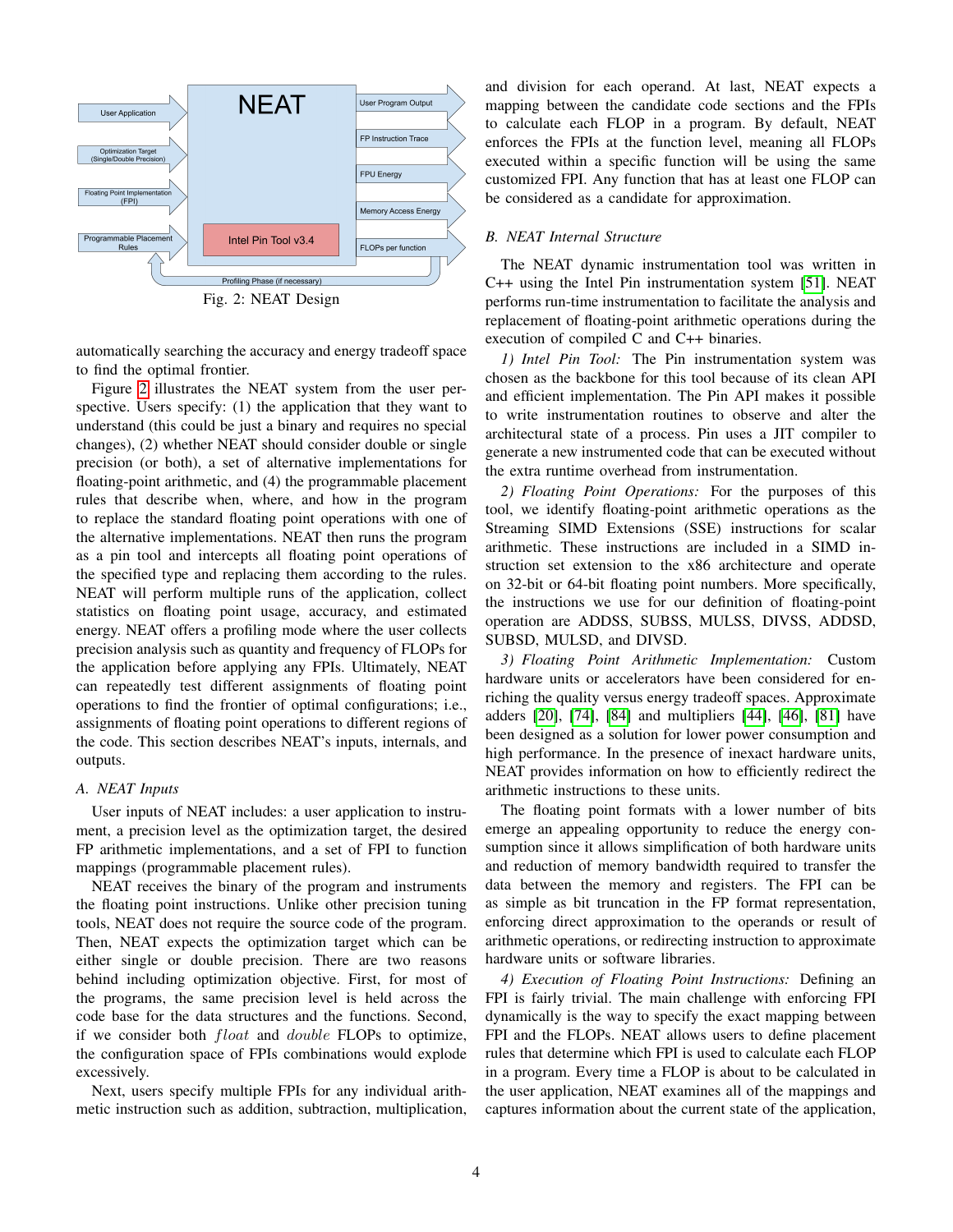TABLE I: Built-in Placement Rules in NEAT.

<span id="page-4-0"></span>

| <b>Placement</b><br>Rule | <b>Description</b>                                        | tradeoff<br><b>Space Size</b> |  |
|--------------------------|-----------------------------------------------------------|-------------------------------|--|
| WP                       | one FPI for the whole program                             | $24 - 53$                     |  |
| CIP                      | one FPI for the currently in<br>progress function         | $24^{10} - 53^{10}$           |  |
| <b>FCS</b>               | one FPI for the most recent<br>function on the call stack | $24^{10} - 53^{10}$           |  |

and use them to determine which FPI will be applied to calculate the result of the FLOP.

NEAT comes packaged with three predefined sets of FPI placements for the applications the cover many use-cases and show off its versatility. Table [I](#page-4-0) includes the default placement rules and the corresponding tradeoff space size. Sets of rules are specified as C++ routines that accept the program state as input and return a single FPI as output.

The first set applies the same FPI for every FLOP in the whole-program (WP) regardless of the current function and the program state.

For finer granularity, the user can register callbacks through NEAT that can be executed whenever a function is entered or exited in the instrumented application. This allows more complex information to be collected about the program state, such as the call stack of the application. The second set of placement rules allows the user to specify a map of function names to FPIs and employs each FPI for the FLOPs in the corresponding currently in progress (CIP) function. Similarly, the third set of placement rules uses callbacks registered with NEAT to keep track of the function call stack (FCS) of the program. Instead of inspecting the current function, NEAT first checks the most recent function on the call stack. If no functions in the call stack match the names of those in the user-supplied map, a default implementation is used.

To highlight the difference between CIP and FCS, we analyzed the structure of 7 functions in a benchmark shown in Figure [3.](#page-4-1) The radar is an embedded real-time signal processing application that is used to find moving targets on the ground [\[35\]](#page-12-16), [\[47\]](#page-12-17). It includes both a low-pass filter (LPF) and pulse compression (PC). Both of these components use a Fast Fourier Transform (FFT) as a part of their computation.

With the CIP option, NEAT enforces the same FPI every time the FFT function is called. For the FCS option, NEAT distinguishes between the two occurrences of FFT based on who has made the function call. Therefore, NEAT uses one FPI for the FFT in the Low Pass Filter (LPF) stage and a second FPI for the FFT in the Process Pulse (PC) stage. Empirically, we have found the results of FCS and CIP for most of the benchmarks do not differ as the callers of a FLOP intensive functions are the same. The radar is an example where multiple functions make numerous calls to the same FLOP-intensive function that is accuracy sensitive.

# *C. Outputs*

There are five outputs from this tool: the output from the user application, a trace of the operands and result of every FLOP executed by the program, the estimated FPU energy of

<span id="page-4-1"></span>

Fig. 3: FCS placement considers FFT function call stack before selecting the approximate FPI.

FLOPs in the execution of the program, the estimated energy of off-chip memory accesses of the program, and the number of FLOPs executed per function in the program.

The trace of the FLOPs executed by the instrumented application is written to a file while the application is running. If FPIs are supplied to NEAT by the user, the result of each operation will be printed after the operation is calculated with the chosen FPI. The operands and result of each operation are printed as hexadecimal numbers so that there is no confusion in rounding the floating-point values.

NEAT reports total energy consumed in FPU by using energy per instruction (EPI) of different classes floating-point operations. We extracted the energy model of fadd, fmul and  $f \, div$  for single and double precision operations provided in related work [\[54\]](#page-12-15).

To this end, NEAT counts the number of bits manipulated in the operands and results of every FLOP in the instrumented program. Modifying the bit width in the exponent and sign of a floating-point number changes the accuracy significantly where the quality of output becomes unacceptable. Hence, NEAT only focuses on mantissa bits. NEAT counts the number of zeroes in the binary representation of the floating-point number, starting with the least significant bit, and then subtracts it from available mantissa bits in the floating type (24/53 bits in single/double precision respectively) to calculate the number of manipulated bits. NEAT uses the EPI models and the number of manipulated bits per FLOP to estimate the total floating-point energy consumed in the FPU.

NEAT also records the total number of bits used in FLOPs in the execution of the program is output to a file after the termination of the application. Unlike the FPU energy estimation, this metric can be used as a platform-independent way to evaluate the approximate amount of power used by FLOPs when instrumenting a program.

Currently, the memory accounts for more than 25% of energy spent in a large scale system. While on average, each single precision FLOP takes 400 pJ to execute, a byte read from memory consumes 1.5 nJ [\[8\]](#page-11-20). Accordingly, NEAT counts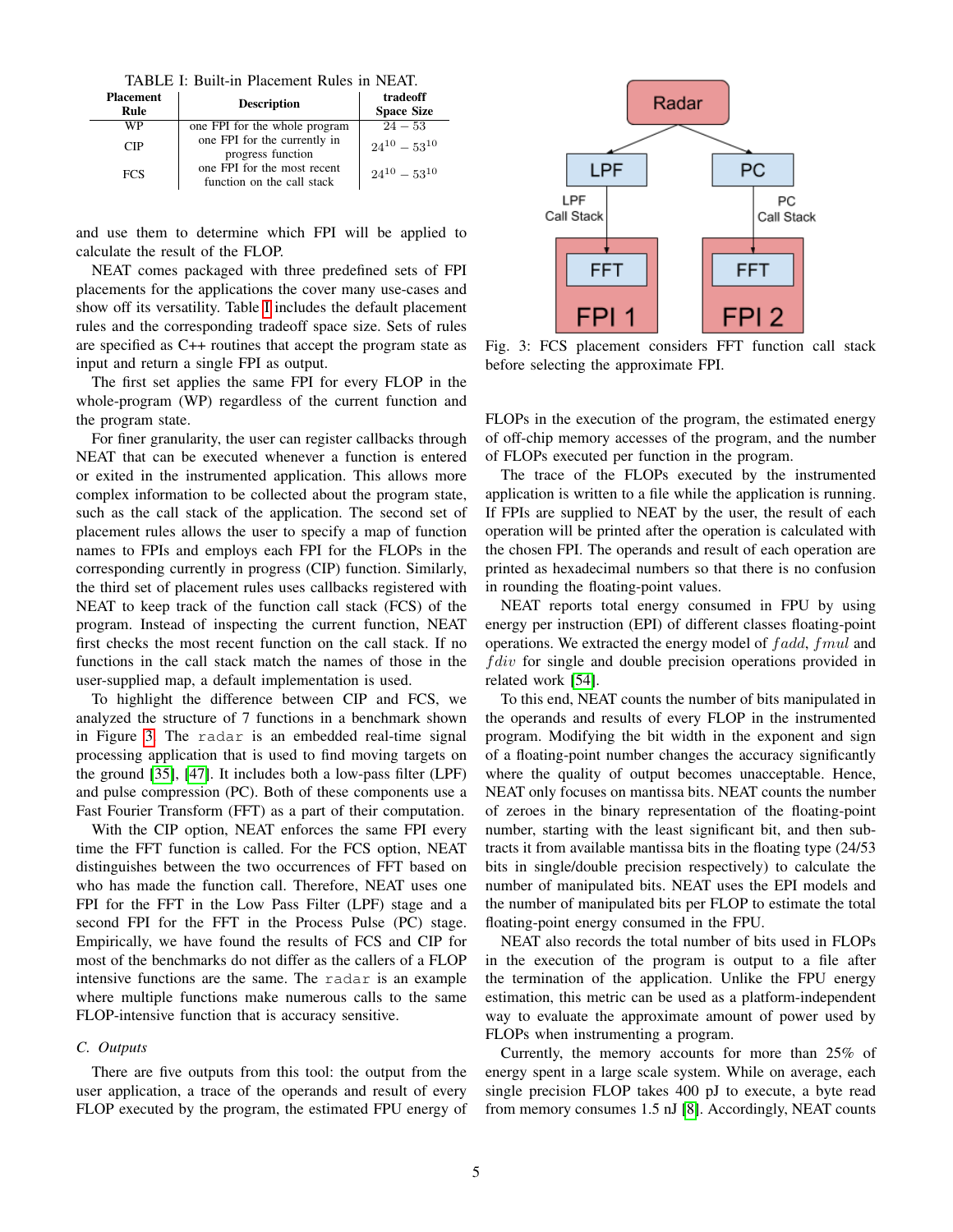the total number of bits transmitted to/from memory and then estimates the total memory access energy of the instrumented program [\[53\]](#page-12-18). This allows NEAT to yield a better energy estimation of the program in a real system.

NEAT generates in-detail statistics about the floating point instructions in the program. Users might operate NEAT to profile the application before performing precision tuning to first, decide whether NEAT is useful to their application and second, what type of FPIs, which functions, and how to map them.

In general, NEAT is a tool used at program design time. NEAT allows users to evaluate many points on the accuracy/energy tradeoff curve without having to implement all possible alternatives. After profiling with NEAT, users can then select a point and implement it with confidence that it will provide the desired behavior.

Future work would explore additional machione learning techniques to configure the floating point usage differently for different functions in the program [\[19\]](#page-11-21), [\[39\]](#page-12-19), [\[58\]](#page-13-20), [\[59\]](#page-13-21). Another promising line of work is using a runtime system to dynamically tune floating point usage to maintain either energy or accracy constraints in a changing workload [\[6\]](#page-11-22), [\[26\]](#page-12-20)–[\[28\]](#page-12-21), [\[34\]](#page-12-22), [\[38\]](#page-12-23), [\[40\]](#page-12-24), [\[41\]](#page-12-25), [\[52\]](#page-12-26), [\[57\]](#page-13-22), [\[78\]](#page-13-23), or possibly implementing this control scheme in hardware [\[67\]](#page-13-24), [\[68\]](#page-13-25), [\[83\]](#page-13-26).

## IV. NEAT INTERFACE AND RUNTIME

We explain how the user can manage floating point precision scaling with the NEAT framework explained in the previous section. We specify the information that NEAT expects to receive from the users and then, discuss steps to execute the runtime engine of NEAT.

The NEAT procedure follows as:

1. Profile the Program: User runs the application. NEAT records the single and double precision instructions and the functions associated with them, and generates the detailed report in csv format.

2. Assign FP Optimization Target: Since the applications usually use the same precision level across the source code, NEAT enhances either single or double precision instructions at the same time. At this point, the user defines the directive for NEAT to target 32 or 64 bit FLOPs.

3. Develop FPIs: Users might define multiple FPIs to be explored by NEAT. NEAT supports FPIs developed in a number of different ways. An FPI can be created by truncating mantissa bits of the FLOP representation or injecting direct approximation to the operands or results of floating point arithmetic operations. For example, approximating the inverse function [\[82\]](#page-13-27) or *sin* function using a neural network [\[23\]](#page-11-23) is considered an FPI, too. The FPI can be applied to one or more floating point arithmetic instruction. For instance, one benchmark might include numerous accumulations but few divisions. Thus, the user defines an FPI with enforcing 8 precision bits for the add/sub arithmetic instructions and 24 precision bits for the multiply instructions. The user develops an FPI by creating an instance of the  $FpImplementation$ virtual class. Furthermore, user might customize the subroutine

of PerformOperation to modify the operands or results of a floating point instruction directly.

4. Register FPI Placement Rules and Functions: NEAT expects to receive a mapping between FPIs and when to enforce them. For the WP approach, the user only needs to instantiate  $Register\_FP\_selector$  class with the desired FPI as the argument. For the per-function rules, NEAT by default considers the top 10 FLOP intensive functions. The user might pre-profile the program to detect and select any number of functions. The user then should provide a mapping between functions and FPIs by defining a pair < functionName,  $FPI*$  > map data structure. Next, the user should combine the map with one of the pre-packaged placement rules (CIP or FCS). This mapping is also referred as a *configuration*. Finally, the user creates an instance of  $Requester$   $FP$  selector class and passes the map and placement strategy as the input arguments. At the runtime, the user passes the registered instance name via fp\_selector\_name command line flag to NEAT. This interface is simple, but provides a quite flexible approach to replacing standard floating point operations with the approximate version. For example, the user can provide several maps and then their instantiation of the selector class can look at the current program context to select the desired map. This allows NEAT to explore many different options for a single function within a program. For example, users can specify that the map should depend on the function call stack so that different FP implementations will be used for the same function based on where it was called from.

5. Activate Exploration Scripts: If CIP or FCS schema is selected, the tradeoff space of FPI to function mappings (configurations) becomes too huge to explore exhaustively. Hence, NEAT uses the NSGA-II genetic exploration technique to search for energy efficient configurations [\[18\]](#page-11-24). If the user desires to enhance the exploration phase of the configuration space further, NEAT provides an interface through the command line flags to manually modify the tuning parameters of NSGA-II such as population size, number of generations, or convergence threshold.

6. Analyze the Output: NEAT reports detailed energy and performance data per configuration. Moreover, a python script is provided to generate scatter plots of tradeoff space with the lower convex hulls.

At the completion of these steps, the user finds information about the most appropriate precision level for each individual function or the whole program.

# V. EXPERIMENTAL RESULTS

We evaluate the efficacy and flexibility of NEAT to provide floating point approximation analysis. In general, NEAT generates useful information on precision tuning of applications which can be used at design stage of a software or convoyed to other layers of system such as compilers or hardware (*e.g.* building a set of reduced-precision FPUs). Section [V-B](#page-6-0) inspects the floating point profiling of NEAT for the applications. The primary challenge of automatic precision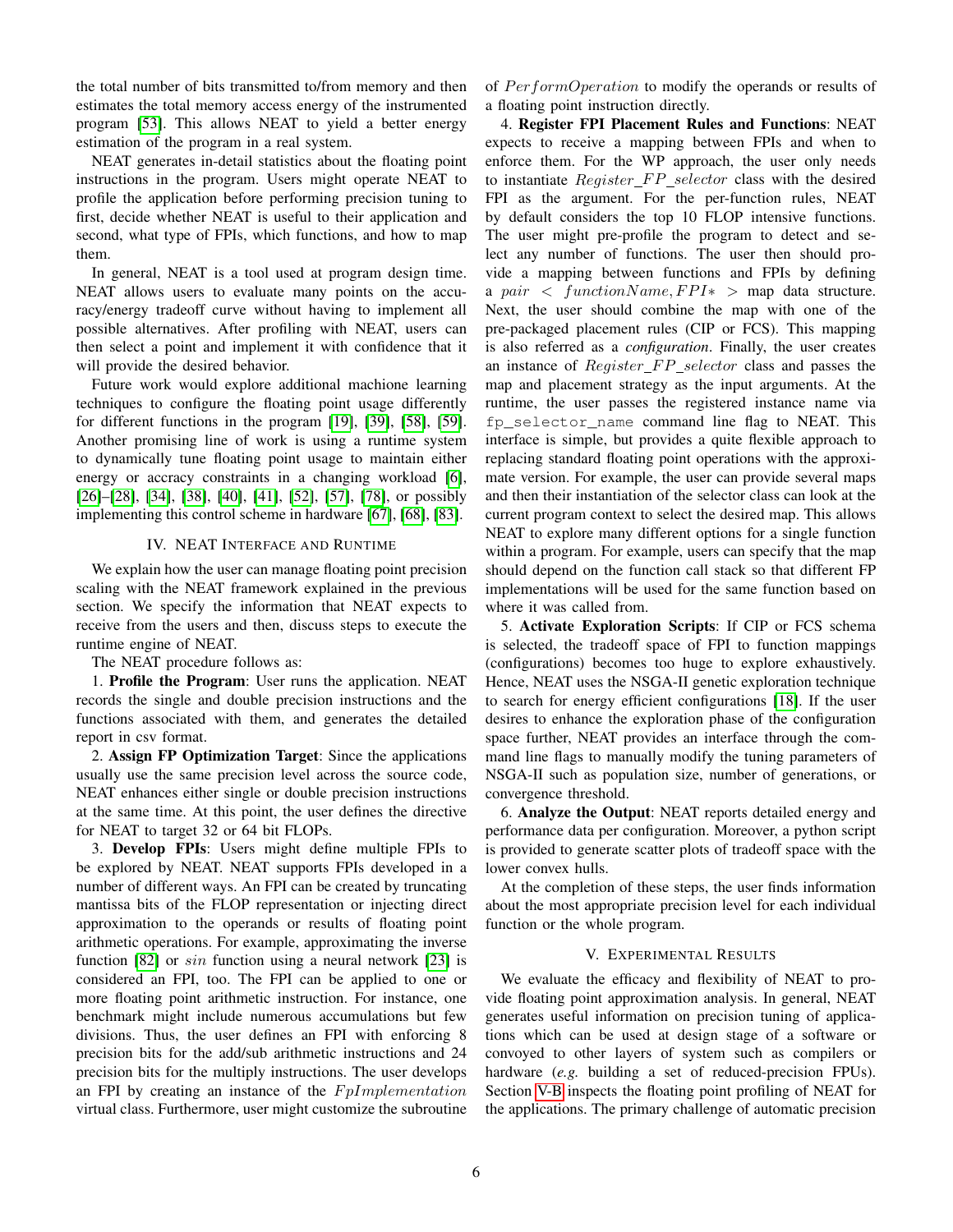tuning is creating approximation configurations. We examine the NEAT's flexibility to produce customized FPI definitions in Sections [V-C](#page-6-1) and [V-D.](#page-8-0) Moreover, the main mechanism of NEAT—programmable placement rules—are investigated in Sections [V-E](#page-8-1) and [V-F.](#page-8-2)

To navigate through the immense configuration space, NEAT comes with a tunable genetic exploration algorithm which is used in Sections above (from [V-B](#page-6-0) through [V-C\)](#page-6-1). Although, to ensure robustness of NEAT on unseen data, we evaluate the difference between predicted accuracy and energy on training and test data to demonstrate that NEAT finds configurations that are robust across different test inputs that were not seen in training [V-G.](#page-8-3) Finally in section [V-H,](#page-9-0) we evaluate NEAT's general applicability to find appropriate reduced precision floating point configurations by evaluating it on a problem that has seen a tremendous amount of attention from human experts recently: trading accuracy for precision in neural network inference. We find that NEAT can use the whole-program rule to automatically find a single floating point precision that is similar to those reported by human experts. Further, we find that by using different floating point implementations for different layers, NEAT produces even greater energy savings for the same accuracy.

## *A. Evaluation platform*

We evaluate NEAT by exploring the tradeoff spaces of the placement rules for a variety of benchmarks. Table [II](#page-7-0) lists the applications from Parsec 3.0 [\[7\]](#page-11-8) and Rodinia 3.1 [\[13\]](#page-11-9) suites with the configuration space size (default precision optimization target) and training and test inputs for each benchmark. These benchmarks cover domains from finance to image processing.

To create FPIs, we use bit truncation. For the single precision floating point numbers ( $float$  type in C), we have 24 different FPIs corresponding to the mantissa bits. Similarly, we created 53 FPIs for the double precision floating point numbers. For the whole-program approach, the size of the tradeoff space is the total number of possible FPIs which are 24 and 53 points. For the per-function approaches, we consider the top 10 functions with most FLOPs to enforce the FP rules, so each of the top 10 functions may use a different FPI.

In each experiment, at most 400 configurations in the tradeoff space (less than  $6^{-12}$  of all possible configurations) have been evaluated through NEAT's genetic algorithm.

#### <span id="page-6-0"></span>*B. Floating Point Precision Distribution*

NEAT can be used to analyze the type, distribution, and the intensity of the FLOPs in a program. Figure [4](#page-6-2) depicts the ratio of single and double precision FLOPs for each benchmark.

Most of the benchmarks hold the same precision level across the source for correctness and portability. For example, Bodytrack, Heartwall, and Kmeans are all implemented with *float* type while Canneal is mainly using double. However, for some benchmarks such as Ferret, Particlefilter, and Srad due to including external libraries, there is a mixture of both precision levels. In this case,

<span id="page-6-2"></span>

Fig. 4: Floating Point Type Breakdown for Benchmarks. While most benchmarks have a dominant FP type, some carry both.

users might choose the optimization target to be enforced. Specifying the right target opens up further opportunities for additional energy savings.

# <span id="page-6-1"></span>*C. FPU Energy Saving*

NEAT provides the FPU energy estimation consumed by the FLOPs. We compare two rules: whole program (WP) and currently-in-progress (CIP). As a reminder, WP uses one floating point implementation through the entirety of the program, while CIP is free to choose a separate implementation for each of the top 10 functions (by FLOP count) in the program. For Particlefilter, we set the optimization target to double precision as most of the FLOPs are double. For the rest of the benchmarks, we apply the single precision optimization.

We consider the top 10 FLOP intensive functions for the CIP placement. Although, one might ask how much of the FLOPs are included in the top 10 functions. For all benchmarks, at least 98% FLOPs were coming from the top 10 functions, thus NEAT covers almost all of the FLOPs in the program.

Figure [5](#page-7-1) illustrates the lower convex hull of normalized FPU energy and the error rate (also referred to as accuracy loss). The error rate metric is the relative error of a configuration comparing against the highest quality configuration (baseline) where no approximation happens. The horizontal axis is the error rate while the Noramlized Energy Consumption (NEC) to the baseline is shown vertically (on the y-axis). The lower the curve is, the more efficient configuration is found which means higher energy efficiency. Since users generally do not care about extremely inaccurate outputs, only error rates less than 20% is shown in the subfigures. The results show that f we assign multiple FPIs at the function level, NEAT will retrieve more energy efficient configurations that are not explorable if we use single FPI for the whole program. This result further demonstrates NEAT's value in design space exploration.

With a minimal error in final output of the benchmark, NEAT reduces the FPU energy up to 60%. For some applications such as Blackscholes, Fluidanimate, and Particlefilter the FPU energy savings are more considerable. These benchmarks have less than 10 FLOP intensive functions. Therefore first, CIP covers all the FLOPs in the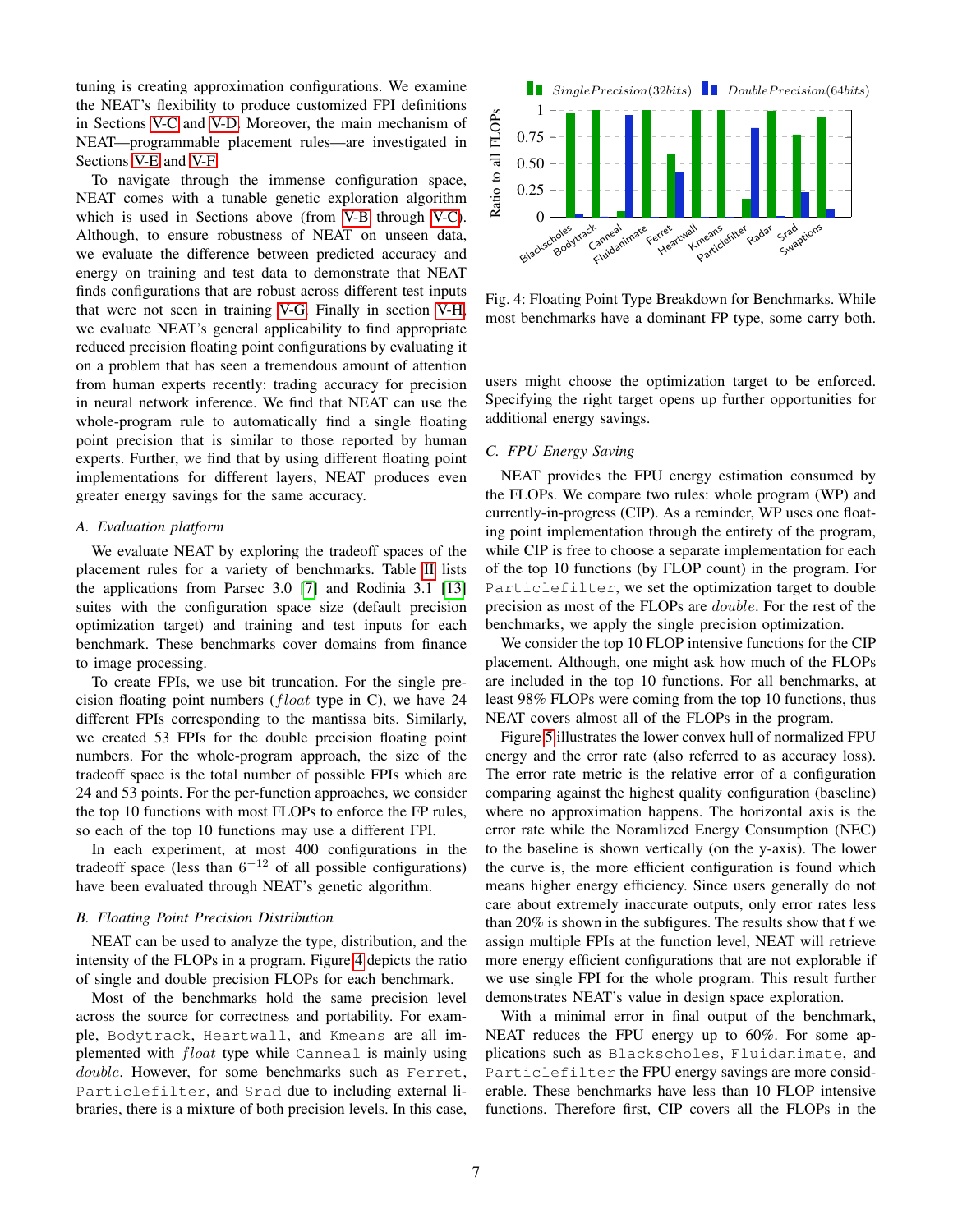<span id="page-7-0"></span>

| <b>Benchmarks</b>   | <b>Training inputs</b>              | <b>Test inputs</b>                | <b>Possible Configuration</b><br><b>Space</b> |  |  |  |  |
|---------------------|-------------------------------------|-----------------------------------|-----------------------------------------------|--|--|--|--|
| <b>Blackscholes</b> | 10 lists with 100K initial prices   | 30 lists with 100K initial prices | $24^4$                                        |  |  |  |  |
| Bodytrack           | Sequence of 5 frames                | Sequence of 20 frames             | $24^{24}$                                     |  |  |  |  |
| Fluidanimate        | 5 fluids with 15K+ particle         | 15 fluids with 15K+ particle      | $24^{9}$                                      |  |  |  |  |
| Ferret              | 5 databases of 16 images            | 15 databases of 16 images         | $24^{12}$                                     |  |  |  |  |
| Heartwall           | Sequence of 15 frames               | Sequence of 60 frames             | $24^4$                                        |  |  |  |  |
| Kmeans              | $10$ vectors with $512$ data points | 30 vectors with 512 data points   | $24^{9}$                                      |  |  |  |  |
| Particlefilter      | Sequence of 32 frames               | Sequence of 128 frames            | $53^{10}$                                     |  |  |  |  |
| Radar               | Sequence of 10 frames               | Sequence of 40 frames             | $24^{13}$                                     |  |  |  |  |

TABLE II: Benchmarks Used for Evaluation.

<span id="page-7-1"></span>

Fig. 5: Lower Convex Hulls of FPU energy and Error Rates for the WP and CIP. Values are normalized to the baseline.

program. Second, since the tradeoff space is relatively smaller, NSGA-II searches a larger portion of the tradeoff space in the same exploration time.

For Fluidanimate and Ferret benchmarks, there are only three and two configurations where the WP outperforms the CIP. The reason is that NEAT's genetic algorithm fails to explore those specific configurations as it is a heuristic algorithm. The same pattern can be seen for the Radar benchmark as well where the CIP does not dominate the whole-program approach.

The Heartwall benchmark has only two FLOP functions where they are very sensitive to the bit width adjustment and any modification leads to more than 20% error. Consequently, NEAT is not able to decrease FPU energy to less than 71% of the baseline with reasonable error rate. The opposite scenario happens for the Particlefilter application where the major FLOP functions do not impact the quality of output considerably, hence NEAT aggressively reduces the FPU energy without causing much error.

For a more detailed comparison, we re-illustrate a quantized representation of the previous plot. Figure [6](#page-8-4) displays how the FPU energy savings enhance as the tolerated error threshold increases. Higher bars indicate more energy savings. By harmonic mean, applying the CIP versus WP approach results in 7%, 12%, and 13% more energy savings at 1%,5%, and 10% error rate, respectively.

The steeper slope in the lower convex hull curves in subplots of Figure [5](#page-7-1) translates into higher bars in Figure [6](#page-8-4) as the error threshold increases. The Blackscholes and Particlefilter benchmarks demonstrate such behavior. On the contrary, by increasing the error threshold in Particlefilter and Radar applications, the FPU energy savings do not inflate similarly.

From these graphs, we draw two conclusions. First, specifying the FPIs placement at a finer granularity results in more efficient FPI to function mappings. In other words, perfunction rules use less energy with the same error comparing to use a single FPI for the whole application. This type of insight is really only achievable with the an automated system like NEAT. Second, if higher error rates are allowed, NEAT achieves higher efficiency of FPU energy. Thus, NEAT can navigate the whole tradeoffs space and give users a range of options depending on tolerable error rate.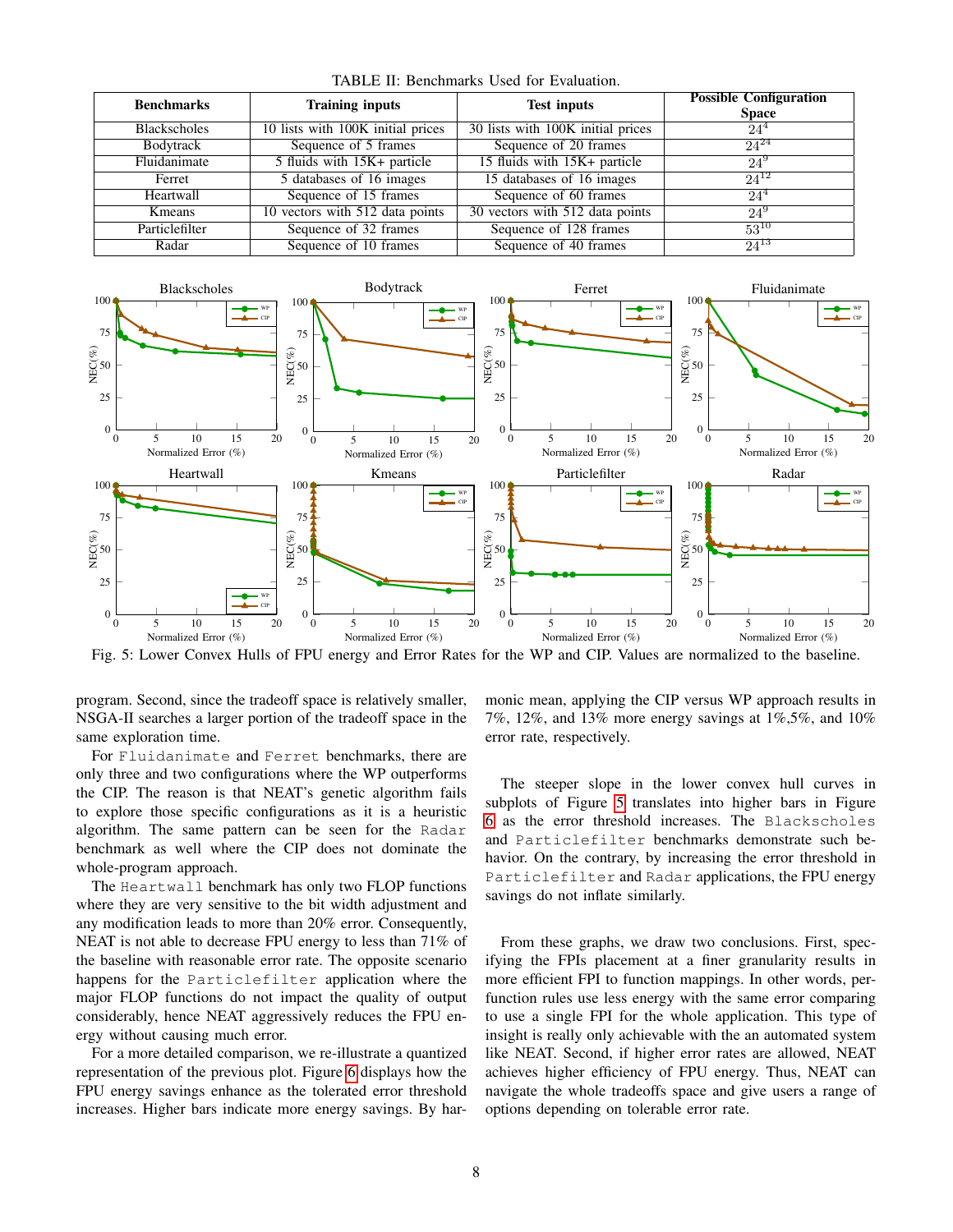<span id="page-8-4"></span>

Fig. 6: FPU Energy Savings at Different Error Rates, normalized to the baseline. Higher the bars, the more energy efficient is.

## <span id="page-8-0"></span>*D. Memory Instructions*

Main memory (DRAM) consumes as much as half of the total system power in a computer today, due to the increasing demand for memory capacity and bandwidth [\[53\]](#page-12-18). Hence, reducing the memory traffic directly derives into substantial energy savings. NEAT estimates the memory energy with accounting only accesses to/from an off-chip memory by keeping track of memory operations such as MOVSS and MOVSD. Figure [7](#page-9-1) depicts memory accesses energy for a range of error rates for both whole-program (WP) and per-function (CIP) approaches respectively across the benchmarks. Same as before, higher bars indicate higher energy efficiency. Values are normalized to non-approximated version of the application, that acts as a baseline. On harmonic mean, increasing the error rate from 1% to 10% results in 3.2-10.5% less energy consumption.

If the FLOP functions are memory intensive, reducing the precision bits results in lower memory bandwidth, and consequently more energy savings. That is the reason why benchmarks such as Bodytrack, Fluidanimate, and Radar reduces the memory energy by more than 60%. In rest of the benchmarks, the FLOP functions were solely compute intensive.

To put the experiments above to a conclusion, we illustrate the WP rule as a sample for prior work [\[79\]](#page-13-14) which tries to find a single most optimal approximation for the whole application. The per-function rules of NEAT show off the ability of the replacement rules to allow programmers to explore a richer set of tradeoffs without having to come up with whole new implementations of existing program functionality.

## <span id="page-8-1"></span>*E. Flexible Precision Level*

In previous sections, we observed some benchmarks have a mixture of both *float* and *double* FLOPs. To choose the right optimization target, we compare the energy and accuracy of selected benchmarks in both single and double optimization targets. The FPI to function mapping is CIP in this experiment.

Figure [8](#page-9-2) shows the normalized energy savings for both single and double optimization targets. As expected, if we choose the optimization target to be the same as the FP type which has larger ratio in FLOP distribution, higher energy savings would be achieved. This observation can be easily justified by the looking back at Section [V-B.](#page-6-0) Both

Canneal and Particlefilter contain more 64-bit than 32-bit FLOPs. Thus, double precision as NEAT directive is the right choice to achieve substantially higher energy efficiency.

Ferret requires special attention as it is not obvious how to choose the optimization target based on FLOP distribution ratio since it has almost equal amount of *float* and *double* FLOPs. At the 10% error rate, NEAT saves up to 92% of FPU energy corresponding to double instructions while only 38% savings is available if we consider only float instructions. There are two reasons for the discrepancy. One is that generally double FLOPs yield more precise output, but they use more precision bits in return. Thus, NEAT has more freedom to cut down unnecessary floating point bits while not losing much accuracy because the *double* baseline is already more accurate than the float one. Second, the double functions in Ferret are not accuracy sensitive, meaning that enforcing approximation on these functions would not excessively change the quality of the output. This is a great example of how NEAT determines the most efficient configurations for any benchmark regardless of how their floating point precision is specified in the source (or binary).

## <span id="page-8-2"></span>*F. Function Call Stack*

As we mentioned in section [III-B4,](#page-3-1) if we map an FPI to a function, depending on the caller, the quality of output could change. While on most benchmarks, CIP and FCS approaches produce the same result, on the Radar they differ. Hence, we examine the impact of the caller of the FFT function on the energy and accuracy of the benchmark. Figure [9](#page-9-3) illustrates the FPU energy savings normalized to a baseline for CIP and FCS placement rules. FCS was able to explore a handful of more optimal configurations, resulting in 7% more energy savings at 1% accuracy loss comparing to CIP without extra runtime overhead. At 5% and 10% error rate, the additional energy savings are 4% and 2% respectively.

## <span id="page-8-3"></span>*G. Sensitivity to Input Changes*

Since we employ a heuristic exploration technique, we ensure that NEAT produces statistically sound results by evaluating each application with multiple inputs divided into training and test sets. We take the median of normalized accuracy loss and FPU energy for each set of inputs, compute a linear least squares fit of training data to test data, and compute the correlation coefficient of each fit. Higher correlation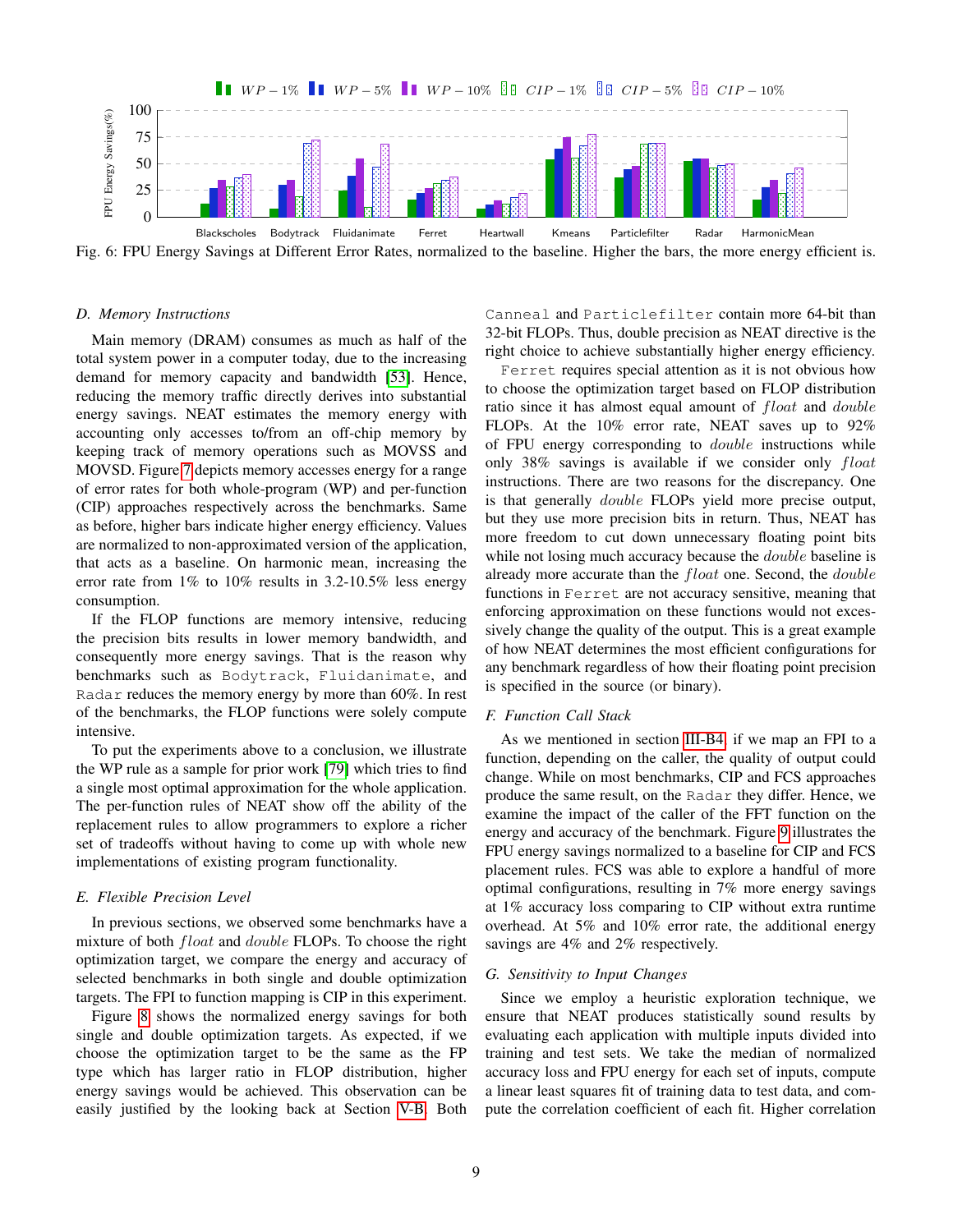<span id="page-9-1"></span>

<span id="page-9-2"></span>

Fig. 8: FPU Energy Savings with Different Optimization Targets for NEAT.

<span id="page-9-3"></span>

Fig. 9: Comparison of CIP and FCS for the FPU Energy Savings in Radar.

coefficients imply less input sensitivity; i.e. the behavior of configurations found during training data is a good predictor of test behavior.

Table [III](#page-9-4) show the correlation coefficient (R-values) for accuracy loss and FPU energy for each benchmark. Due to

<span id="page-9-4"></span>TABLE III: Correlation Coefficients for Error Rates and FPU energy.

| <b>Benchmark</b>    | <b>Error Rates</b> | <b>FPU Energy</b> |
|---------------------|--------------------|-------------------|
| <b>Blackscholes</b> | 0.999              | 0.999             |
| <b>Bodytrack</b>    | 0.958              | 0.989             |
| Fluidanimate        | 0.995              |                   |
| Ferret              | 0.973              | 1.0               |
| Heartwall           | 0.999              | 1.0               |
| Kmeans              | 0.932              | 1.0               |
| Particlefilter      | 0.991              | 1.0               |
| Radar               | 0.992              | 1.0               |

heuristic nature of exploration technique, it might be possible to select configurations that perform differently on unseen data. For instance, Kmeans clearly stresses the difference between training and test inputs. Although, all benchmarks have uniformly high R-values on accuracy loss and FPU energy—at least 0.93. This demonstrates that NEAT's search techniques are robust and the accuracy and energy results they predict on training inputs hold up well for test inputs. The robustness of the energy results is, perhaps, not surprising as those should be highly predictable (simpler FLOP implementations should predictably lower energy). The robustness of the accuracy results is perhaps more surprising as it not intuitively obvious that floating point implementations that work well for one set of inputs would also work for another set.

## <span id="page-9-0"></span>*H. Neural Network Integration*

The energy and resource constraints in neural networks creates an intriguing challenge. More recently, a growing body of literature have tried to sacrifice the precision of training and inference for the lower runtime and energy consumption [\[16\]](#page-11-4). NEAT can be used to identify the FLOP intensive sections of the network and then provide the minimum precision required for the computation without considerable model accuracy reductions. This tradeoff (small accuracy loss for large energy savings) is well known, and we perform this study not to claim a new result here, but to demonstrate that NEAT's automated approach can produce the same types of savings for this problem that have been produced by human domain experts. We also believe that using NEAT's programmable replacement rules to create DNNs with differing precision throughout the network is a new contribution that would (due to the size of the search space) be quite difficult even for human experts.

We use a hand-written digit classification with the MNIST dataset which includes 60K images and 10K labels. For the CNN, we consider the LeNet-5 model with the architecture summary listed in Table [IV.](#page-10-0) The LeNet-5 architecture consists of two sets of convolutional and average pooling layers, followed by a flattening convolutional layer, then two fullyconnected layers and finally a softmax classifier [\[48\]](#page-12-27).

Figure [10](#page-10-1) shows the FLOPs breakdown for CNN training with minibatch size of 4, learning rate of 1, and 30 epochs. We first measured how much of the operations are floating point to determine the applicability of NEAT. For the inference, more than 73% of operations were FLOPs which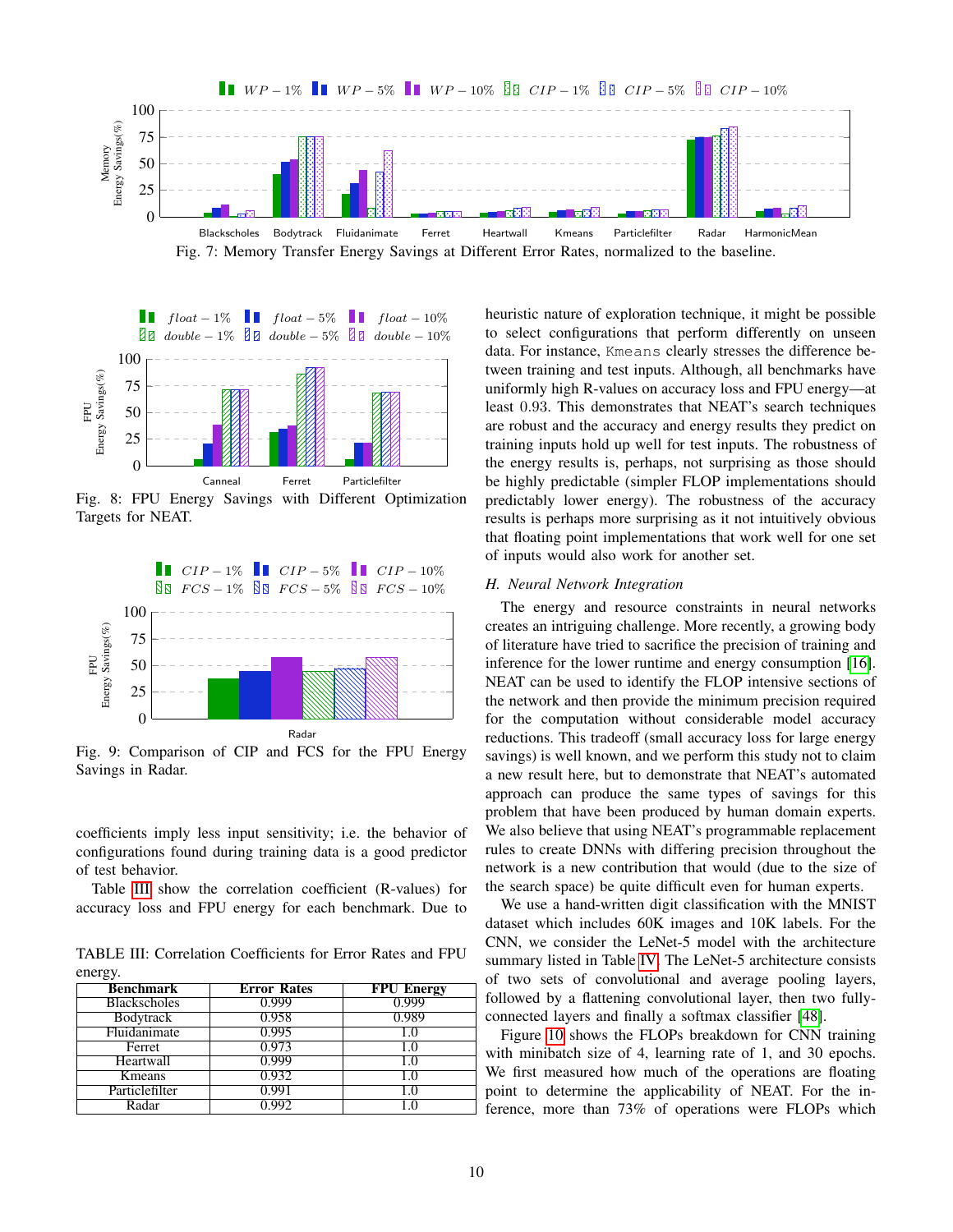<span id="page-10-0"></span>TABLE IV: LeNet-5 Architecture Summary. Layer **Feature Map** Size Kernel Size Activation  $Input$   $Image$   $1$   $32x32$  -1<br>
1 1 Convolutional(1) 1 32x32<br>
2 2x28 5x5 tanh<br>
2 2x2 1 2x2 tanh 2 Average Pooling(1)  $\begin{array}{|c|c|c|c|c|c|c|c|} \hline 2 & 2x2 & 5x5 \\ 3 & 16 & 10x10 & 5x5 \\ \hline \end{array}$  tanh  $\begin{array}{c|c|c|c|c|c} 3 & \text{Convolutional} (2) & 16 & 10x10 & 5x5 & 1x1h \\ 4 & \text{Average Pooling} (2) & 16 & 5x5 & 2x2 & 1x1h \end{array}$ 4 Average Pooling(2) 16 5x5 2x2 tanh<br>5 Convolutional(3) 120 1x1 5x5 tanh  $\begin{array}{c|c}\n5 & \text{Convolutional}(\bar{3}) \\
6 & \text{Fully Connected}\n\end{array}$ 6 Fully Connected - 84 - tanh<br>
Output Fully Connected - 10 - softma Fully Connected  $\vert$  - 10 - - softmax

<span id="page-10-3"></span>TABLE V: Mantissa Bits For Single Precision FP Recommended by NEAT for Each Layer at Different Error Rates.

| Layers /<br><b>Error</b><br>Rates | Conv 1 | Avg Pool 1 | Conv 2 | $^+$ Avg Pool 2 $+$ | Conv 3 | FC | <b>Tanh</b> | <b>Internal</b><br>Func. |
|-----------------------------------|--------|------------|--------|---------------------|--------|----|-------------|--------------------------|
| $\%$                              | 10     | رے         |        |                     |        |    | 20          |                          |
| $\overline{\mathcal{A}}$          | 10     |            |        | 10                  |        |    | 10          |                          |
| $10\%$                            |        | 10         |        |                     |        |    |             |                          |

<span id="page-10-1"></span>

Fig. 10: 32-bit FLOP breakdown per layer in digit recognition CNN.

makes NEAT absolutely beneficial to apply. Next, we analyze the FLOP distribution between the layers. We observe that more than 69% of floating point computation happens in the convolutional layers where they extract interesting features in an image. Activation phases and internal compute functions are responsible for the majority of remainder. Finally, we show that the number of FLOPs decreases as we approach the latter layers of the CNN since the size of transferred data between layers reduces as well.

To apply the FPI to function placement rules for a CNN, there are two options. First, apply one FPI per layer category (we refer to as PLC) meaning that all convolutional layers use the same precision level. The second approach is to apply a different FPI Per Layer Instance (PLI) where in this case the first and third layers might use distinct precision levels, however, they are both convolutional layers.

Picking the right FPI placement policy is not trivial for the CNNs. Unlike the WP versus CIP rules where one has significantly larger tradeoff space, the PLC and PLI tradeoff spaces are both large enough that heuristic exploration is required. Thus, any of these rules could outperform the other with the same exploration time. For the PLC, NEAT explores a larger portion of the tradeoff space, leading to locating efficient configurations more quickly. On the other hand, PLI examines FPI mappings at a finer granularity, hence it has a higher

<span id="page-10-2"></span>

Fig. 11: Comparison of PLC and PLC replacements for the CNN. (a) Lower Convex Hull Curves of Energy and Error Rate. (b) Quantized Energy Savings at Different Error Rates.

chance of discovering more optimal configurations.

Figure [11a](#page-10-2) illustrates the lower convex hull of normalized FPU energy and accuracy for both approaches. The accuracy loss is the error difference to the baseline configuration without approximation. The baseline recognition accuracy in the inference stage is 99.04% with a full accurate trained model. Each point in the tradeoff space demonstrates an FPI to layer (category or instance) mapping. Closer points to the origin indicate higher energy efficiency.

As can be seen, the lower convex hull of the PLI (finer granularity) outperforms the PLC curve for the error rates of less than 20%. The quantized representation of FPU energy versus error rates tradeoff space is shown in Figure [11b](#page-10-2) for both PLC and PLI placements. Similar to previous evaluation, finer granularity results in higher energy efficiency. With 1%, 5%, and 10% accuracy loss, NEAT with PLI placements achieves 6%, 4%, and 3% more energy savings compared to the default configuration.

NEAT's programmable placement rules allow developers to analyze various precision levels for different components of their neural network without requiring them to instrument the source code or re-design the architecture.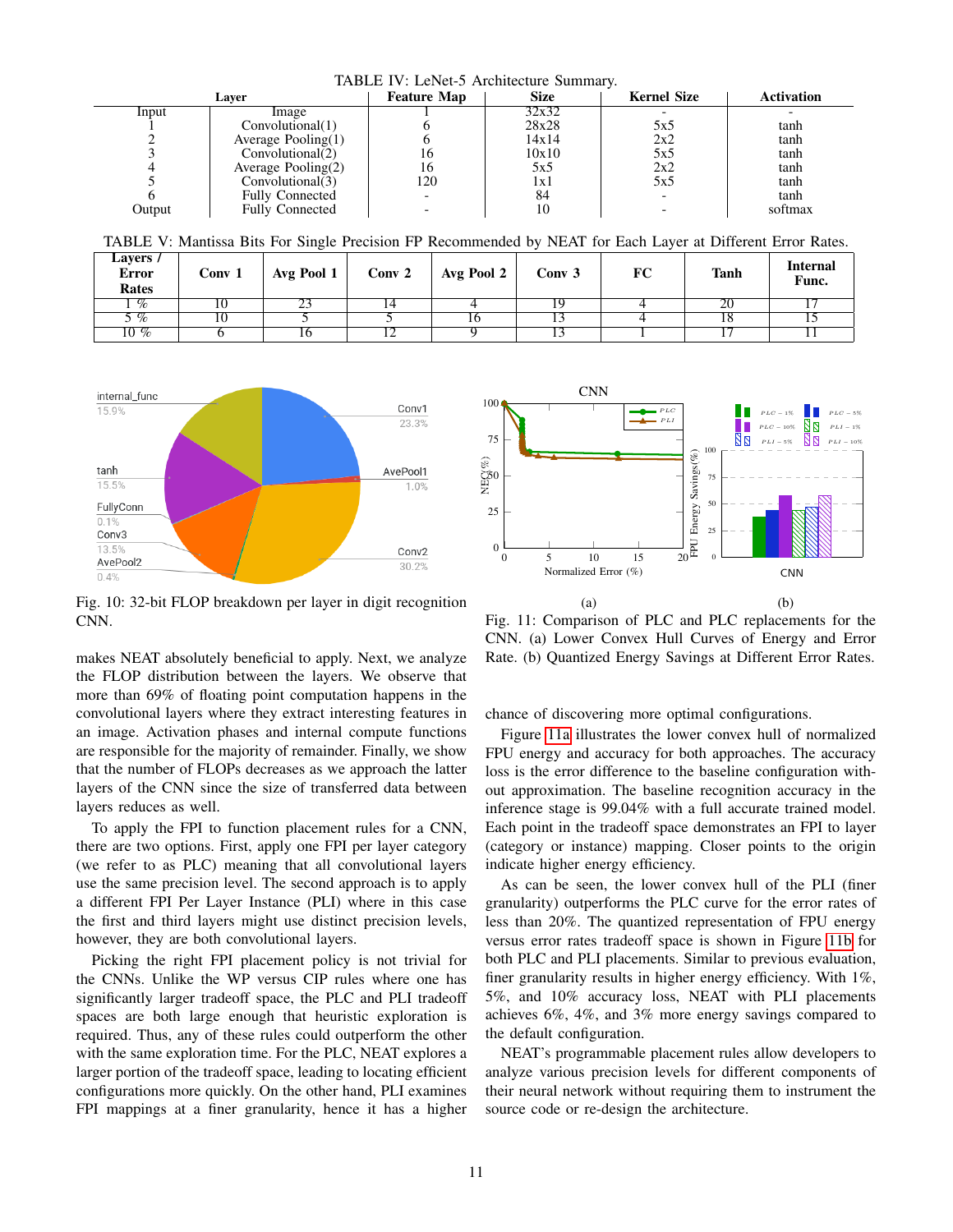Since the FPIs are based on the bit truncation of mantissa, using the above analysis, NEAT finds the required precision bits for each layer in the LeNet-5 network under accuracy loss constraints. By default, each layer is implemented with single precision floating point numbers (24 mantissa bits) bits. Table [V](#page-10-3) demonstrates the mantissa bits required for every layer in the network. These precisions could later be integrated with the MPFR library in C [\[30\]](#page-12-0) or mpmath library in Python [\[42\]](#page-12-28).

## VI. CONCLUSION

In this work, we proposed NEAT, a tool for automated precision tuning of floating point applications. NEAT provides mechanisms for programmers trying to explore the tradeoff space of combinations of approximate floating point implementations without extensive source code refactoring. We evaluate NEAT on various benchmarks with whole-program and per-function placement rules. We found out at the finer granularity, up to 54% and 74% energy savings are available in FPU and memory transmissions respectively. We empirically show that NEAT performs robustly on unseen inputs as well. We also perform a case study on a digit recognition CNN programs to find optimal precision level requirements for each layer.

*Acknowledgments:* This research is supported by NSF(CCF-1439156, CNS-1526304, CCF-1823032, CNS-1764039). Additional support comes from the Proteus project under the DARPA BRASS program and a DOE Early Career award.

#### **REFERENCES**

- <span id="page-11-10"></span>[1] C. Alvarez, J. Corbal, and M. Valero, "Fuzzy memoization for floatingpoint multimedia applications," *IEEE Transactions on Computers*, vol. 54, no. 7, pp. 922–927, July 2005.
- <span id="page-11-19"></span>[2] J. Ansel, S. Kamil, K. Veeramachaneni, J. Ragan-Kelley, J. Bosboom, U.-M. O'Reilly, and S. Amarasinghe, "Opentuner: An extensible framework for program autotuning," in *Proceedings of the 23rd International Conference on Parallel Architectures and Compilation*, ser. PACT '14. New York, NY, USA: ACM, 2014, pp. 303-316. [Online]. Available:<http://doi.acm.org/10.1145/2628071.2628092>
- <span id="page-11-15"></span>[3] J. Ansel, Y. L. Wong, C. Chan, M. Olszewski, A. Edelman, and S. Amarasinghe, "Language and compiler support for auto-tuning variableaccuracy algorithms," in *Proceedings of the 9th Annual IEEE/ACM International Symposium on Code Generation and Optimization*. IEEE Computer Society, 2011, pp. 85–96.
- <span id="page-11-16"></span>[4] W. Baek and T. M. Chilimbi, "Green: A framework for supporting energy-conscious programming using controlled approximation, *SIGPLAN Not.*, vol. 45, no. 6, pp. 198–209, Jun. 2010. [Online]. Available:<http://doi.acm.org/10.1145/1809028.1806620>
- <span id="page-11-18"></span>[5] J. Balkind, M. McKeown, Y. Fu, T. Nguyen, Y. Zhou, A. Lavrov, M. Shahrad, A. Fuchs, S. Payne, X. Liang *et al.*, "Openpiton: An open source manycore research framework," in *ACM SIGARCH Computer Architecture News*, vol. 44, no. 2. ACM, 2016, pp. 217–232.
- <span id="page-11-22"></span>[6] S. Barati, F. A. Bartha, S. Biswas, R. Cartwright, A. Duracz, D. S. Fussell, H. Hoffmann, C. Imes, J. E. Miller, N. Mishra, Arvind, D. Nguyen, K. V. Palem, Y. Pei, K. Pingali, R. Sai, A. Wright, Y. Yang, and S. Zhang, "Proteus: Language and runtime support for self-adaptive software development," *IEEE Software*, vol. 36, no. 2, pp. 73–82, 2019. [Online]. Available:<https://doi.org/10.1109/MS.2018.2884864>
- <span id="page-11-8"></span>[7] C. Bienia, "Benchmarking modern multiprocessors," Ph.D. dissertation, Princeton University, January 2011.
- <span id="page-11-20"></span>[8] S. Borkar, "The exascale challange." Keynote Talk, Parallel Architectures and Compilation Techniques (PACT), Galveston Island, Texas, USA., 10 2011.
- <span id="page-11-6"></span>[9] J. Bornholt, T. Mytkowicz, and K. S. McKinley, "Uncertain; t<sub>i</sub>: A firstorder type for uncertain data," *ACM SIGPLAN Notices*, vol. 49, no. 4, pp. 51–66, 2014.
- <span id="page-11-5"></span>[10] A. Boutros, S. Yazdanshenas, and V. Betz, "Embracing diversity: Enhanced dsp blocks for low-precision deep learning on fpgas," in *2018 28th International Conference on Field Programmable Logic and Applications (FPL)*. IEEE, 2018, pp. 35–357.
- <span id="page-11-0"></span>[11] L. N. Chakrapani, B. E. S. Akgul, S. Cheemalavagu, P. Korkmaz, K. V. Palem, and B. Seshasayee, "Ultra-efficient (embedded) soc architectures based on probabilistic cmos (pcmos) technology," in *Proceedings of the Conference on Design, Automation and Test in Europe: Proceedings*, ser. DATE '06. 3001 Leuven, Belgium, Belgium: European Design and Automation Association, 2006, pp. 1110–1115. [Online]. Available: <http://dl.acm.org.proxy.uchicago.edu/citation.cfm?id=1131481.1131790>
- <span id="page-11-1"></span>[12] A. P. Chandrakasan and R. W. Brodersen, "Minimizing power consumption in digital cmos circuits," *Proceedings of the IEEE*, vol. 83, no. 4, pp. 498–523, Apr 1995.
- <span id="page-11-9"></span>[13] S. Che, M. Boyer, J. Meng, D. Tarjan, J. W. Sheaffer, S. H. Lee, and K. Skadron, "Rodinia: A benchmark suite for heterogeneous computing," in *Workload Characterization, 2009. IISWC 2009. IEEE International Symposium on*, Oct 2009, pp. 44–54.
- <span id="page-11-13"></span>[14] V. K. Chippa, S. Venkataramani, S. T. Chakradhar, K. Roy, and A. Raghunathan, "Approximate computing: An integrated hardware approach," in *2013 Asilomar Conference on Signals, Systems and Computers*, Nov 2013, pp. 111–117.
- <span id="page-11-17"></span>[15] M. Courbariaux, Y. Bengio, and J. David, "Binaryconnect: Training deep neural networks with binary weights during propagations," *CoRR*, vol. abs/1511.00363, 2015. [Online]. Available: [http://arxiv.org/abs/](http://arxiv.org/abs/1511.00363) [1511.00363](http://arxiv.org/abs/1511.00363)
- <span id="page-11-4"></span>[16] D. Das, N. Mellempudi, D. Mudigere, D. Kalamkar, S. Avancha, K. Banerjee, S. Sridharan, K. Vaidyanathan, B. Kaul, E. Georganas *et al.*, "Mixed precision training of convolutional neural networks using integer operations," *arXiv preprint arXiv:1802.00930*, 2018.
- <span id="page-11-11"></span>[17] M. de Kruijf, S. Nomura, and K. Sankaralingam, "Relax: An architectural framework for software recovery of hardware faults," in *Proceedings of the 37th Annual International Symposium on Computer Architecture*, ser. ISCA '10. New York, NY, USA: ACM, 2010, pp. 497–508. [Online]. Available: [http://doi.acm.org.proxy.uchicago.edu/10.](http://doi.acm.org.proxy.uchicago.edu/10.1145/1815961.1816026) [1145/1815961.1816026](http://doi.acm.org.proxy.uchicago.edu/10.1145/1815961.1816026)
- <span id="page-11-24"></span>[18] K. Deb, A. Pratap, S. Agarwal, and T. Meyarivan, "A fast and elitist multiobjective genetic algorithm: Nsga-ii," *IEEE Transactions on Evolutionary Computation*, vol. 6, no. 2, pp. 182–197, Apr 2002.
- <span id="page-11-21"></span>[19] Y. Ding, N. Mishra, and H. Hoffmann, "Generative and multi-phase learning for computer systems optimization," in *Proceedings of the 46th International Symposium on Computer Architecture*, ser. ISCA '19. New York, NY, USA: Association for Computing Machinery, 2019, p. 3952. [Online]. Available:<https://doi.org/10.1145/3307650.3326633>
- <span id="page-11-14"></span>[20] K. Du, P. Varman, and K. Mohanram, "High performance reliable variable latency carry select addition," in *2012 Design, Automation Test in Europe Conference Exhibition (DATE)*, March 2012, pp. 1257–1262.
- <span id="page-11-7"></span>[21] Z. Du, K. Palem, A. Lingamneni, O. Temam, Y. Chen, and C. Wu, "Leveraging the error resilience of machine-learning applications for designing highly energy efficient accelerators," in *2014 19th Asia and South Pacific Design Automation Conference (ASP-DAC)*, Jan 2014, pp. 201–206.
- <span id="page-11-2"></span>[22] P. D. Düben, J. Joven, A. Lingamneni, H. McNamara, G. De Micheli, K. V. Palem, and T. N. Palmer, "On the use of inexact, pruned hardware in atmospheric modelling," *Philosophical Transactions of the Royal Society of London A: Mathematical, Physical and Engineering Sciences*, vol. 372, no. 2018, 2014. [Online]. Available: <http://rsta.royalsocietypublishing.org/content/372/2018/20130276>
- <span id="page-11-23"></span>[23] S. Eldridge, F. Raudies, D. Zou, and A. Joshi, "Neural network-based accelerators for transcendental function approximation," in *Proceedings of the 24th edition of the great lakes symposium on VLSI*. ACM, 2014, pp. 169–174.
- <span id="page-11-3"></span>[24] H. Esmaeilzadeh, A. Sampson, L. Ceze, and D. Burger, "Architecture support for disciplined approximate programming," in *Proceedings of the Seventeenth International Conference on Architectural Support for Programming Languages and Operating Systems*, ser. ASPLOS XVII. New York, NY, USA: ACM, 2012, pp. 301–312. [Online]. Available: <http://doi.acm.org.proxy.uchicago.edu/10.1145/2150976.2151008>
- <span id="page-11-12"></span>[25] H. Esmaeilzadeh, A. Sampson, L. Ceze, and D. Burger, "Neural acceleration for general-purpose approximate programs," in *Proceedings of the 2012 45th Annual IEEE/ACM International Symposium*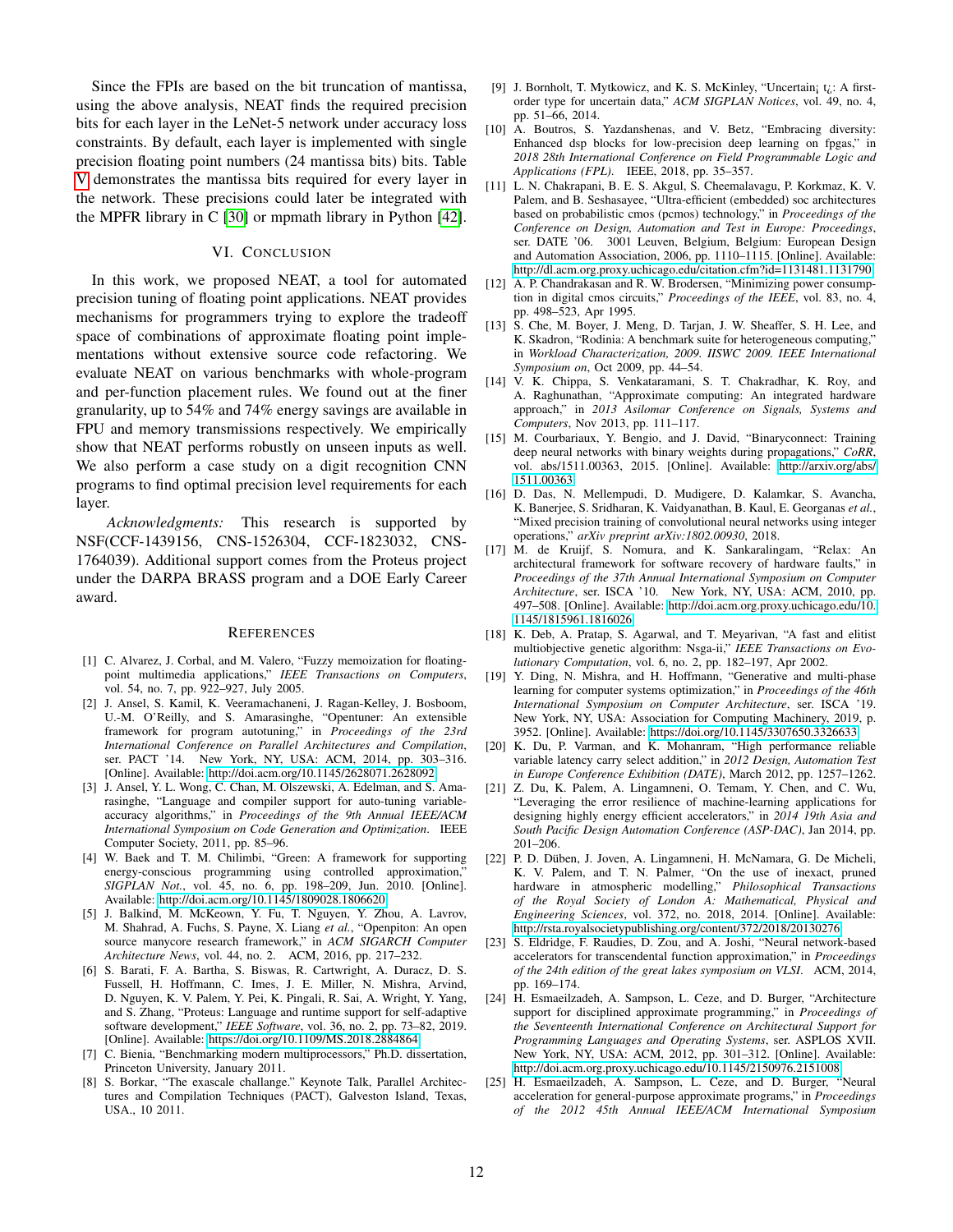*on Microarchitecture*, ser. MICRO-45. Washington, DC, USA: IEEE Computer Society, 2012, pp. 449–460. [Online]. Available: <http://dx.doi.org.proxy.uchicago.edu/10.1109/MICRO.2012.48>

- <span id="page-12-20"></span>[26] A. Farrell and H. Hoffmann, "MEANTIME: achieving both minimal energy and timeliness with approximate computing," in *2016 USENIX Annual Technical Conference, USENIX ATC 2016, Denver, CO, USA, June 22-24, 2016.*, 2016, pp. 421–435.
- [27] A. Filieri, H. Hoffmann, and M. Maggio, "Automated multi-objective control for self-adaptive software design," in *Proceedings of the 2015 10th Joint Meeting on Foundations of Software Engineering, ESEC/FSE 2015, Bergamo, Italy, August 30 - September 4, 2015*, E. D. Nitto, M. Harman, and P. Heymans, Eds. ACM, 2015, pp. 13–24. [Online]. Available:<https://doi.org/10.1145/2786805.2786833>
- <span id="page-12-21"></span>[28] A. Filieri, M. Maggio, K. Angelopoulos, N. D'Ippolito, I. Gerostathopoulos, A. B. Hempel, H. Hoffmann, P. Jamshidi, E. Kalyvianaki, C. Klein, F. Krikava, S. Misailovic, A. V. Papadopoulos, S. Ray, A. M. Sharifloo, S. Shevtsov, M. Ujma, and T. Vogel, "Control strategies for self-adaptive software systems," *ACM Trans. Auton. Adapt. Syst.*, vol. 11, no. 4, pp. 24:1–24:31, 2017. [Online]. Available:<https://doi.org/10.1145/3024188>
- <span id="page-12-8"></span>[29] B. Fleischer, S. Shukla, M. Ziegler, J. Silberman, J. Oh, V. Srinivasan, J. Choi, S. Mueller, A. Agrawal, T. Babinsky, N. Cao, C. Chen, P. Chuang, T. Fox, G. Gristede, M. Guillorn, H. Haynie, M. Klaiber, D. Lee, S. Lo, G. Maier, M. Scheuermann, S. Venkataramani, C. Vezyrtzis, N. Wang, F. Yee, C. Zhou, P. Lu, B. Curran, L. Chang, and K. Gopalakrishnan, "A scalable multi- teraops deep learning processor core for ai trainina and inference," in *2018 IEEE Symposium on VLSI Circuits*, June 2018, pp. 35–36.
- <span id="page-12-0"></span>[30] L. Fousse, G. Hanrot, V. Lefèvre, P. Pélissier, and P. Zimmermann, "Mpfr: A multiple-precision binary floating-point library with correct rounding," *ACM Transactions on Mathematical Software (TOMS)*, vol. 33, no. 2, p. 13, 2007.
- <span id="page-12-9"></span>[31] N. Gajjar, N. M. Devahsrayee, and K. S. Dasgupta, "Scalable leon 3 based soc for multiple floating point operations," in *2011 Nirma University International Conference on Engineering*, Dec 2011, pp. 1–3.
- <span id="page-12-12"></span>[32] B. Grigorian, N. Farahpour, and G. Reinman, "Brainiac: Bringing reliable accuracy into neurally-implemented approximate computing,' in *2015 IEEE 21st International Symposium on High Performance Computer Architecture (HPCA)*, Feb 2015, pp. 615–626.
- <span id="page-12-13"></span>[33] S. Han, X. Liu, H. Mao, J. Pu, A. Pedram, M. A. Horowitz, and W. J. Dally, "Eie: Efficient inference engine on compressed deep neural network," in *2016 ACM/IEEE 43rd Annual International Symposium on Computer Architecture (ISCA)*, June 2016, pp. 243–254.
- <span id="page-12-22"></span>[34] H. Hoffmann, "Coadapt: Predictable behavior for accuracy-aware applications running on power-aware systems," in *26th Euromicro Conference on Real-Time Systems, ECRTS 2014, Madrid, Spain, July 8-11, 2014*, 2014, pp. 223–232.
- <span id="page-12-16"></span>[35] H. Hoffmann, A. Agarwal, and S. Devadas, "Selecting spatiotemporal patterns for development of parallel applications," *IEEE Trans. Parallel Distributed Syst.*, vol. 23, no. 10, pp. 1970–1982, 2012. [Online]. Available:<https://doi.org/10.1109/TPDS.2011.298>
- <span id="page-12-2"></span>[36] H. Hoffmann, S. Misailovic, S. Sidiroglou, A. Agarwal, and M. Rinard, "Using code perforation to improve performance, reduce energy consumption, and respond to failures," no. MIT-CSAIL-TR-2009-042, 09 2009.
- <span id="page-12-3"></span>[37] H. Hoffmann, S. Sidiroglou, M. Carbin, S. Misailovic, A. Agarwal, and M. Rinard, "Dynamic knobs for responsive power-aware computing," in *Proceedings of the Sixteenth International Conference on Architectural Support for Programming Languages and Operating Systems*, ser. ASPLOS XVI. New York, NY, USA: ACM, 2011, pp. 199–212. [Online]. Available:<http://doi.acm.org/10.1145/1950365.1950390>
- <span id="page-12-23"></span>[38] C. Imes and H. Hoffmann, "Bard: A unified framework for managing soft timing and power constraints," in *International Conference on Embedded Computer Systems: Architectures, Modeling and Simulation, SAMOS 2016, Agios Konstantinos, Samos Island, Greece, July 17-21, 2016*, W. A. Najjar and A. Gerstlauer, Eds. IEEE, 2016, pp. 31–38. [Online]. Available:<https://doi.org/10.1109/SAMOS.2016.7818328>
- <span id="page-12-19"></span>[39] C. Imes, S. A. Hofmeyr, and H. Hoffmann, "Energy-efficient application resource scheduling using machine learning classifiers," in *Proceedings of the 47th International Conference on Parallel Processing, ICPP 2018, Eugene, OR, USA, August 13-16, 2018*. ACM, 2018, pp. 45:1–45:11. [Online]. Available:<https://doi.org/10.1145/3225058.3225088>
- <span id="page-12-24"></span>[40] C. Imes, D. H. K. Kim, M. Maggio, and H. Hoffmann, "POET: a portable approach to minimizing energy under soft real-time

constraints," in *21st IEEE Real-Time and Embedded Technology and Applications Symposium, Seattle, WA, USA, April 13-16, 2015*. IEEE Computer Society, 2015, pp. 75–86. [Online]. Available: <https://doi.org/10.1109/RTAS.2015.7108419>

- <span id="page-12-25"></span>[41] C. Imes, H. Zhang, K. Zhao, and H. Hoffmann, "Copper: Soft real-time application performance using hardware power capping," in *2019 IEEE International Conference on Autonomic Computing, ICAC 2019, Umeå, Sweden, June 16-20, 2019.* IEEE, 2019, pp. 31-41. [Online]. Available:<https://doi.org/10.1109/ICAC.2019.00015>
- <span id="page-12-28"></span>[42] F. Johansson *et al.*, *mpmath: a Python library for arbitraryprecision floating-point arithmetic (version 0.14)*, February 2010, http://code.google.com/p/mpmath/.
- <span id="page-12-11"></span>[43] A. Kanduri, M. H. Haghbayan, A. M. Rahmani, P. Liljeberg, A. Jantsch, N. Dutt, and H. Tenhunen, "Approximation knob: Power capping meets energy efficiency," in *2016 IEEE/ACM International Conference on Computer-Aided Design (ICCAD)*, Nov 2016, pp. 1–8.
- <span id="page-12-6"></span>[44] Khaing Yin Kyaw, Wang Ling Goh, and Kiat Seng Yeo, "Low-power high-speed multiplier for error-tolerant application," in *2010 IEEE International Conference of Electron Devices and Solid-State Circuits (EDSSC)*, Dec 2010, pp. 1–4.
- <span id="page-12-14"></span>[45] U. Köster, T. J. Webb, X. Wang, M. Nassar, A. K. Bansal, W. H. Constable, O. H. Elibol, S. Gray, S. Hall, L. Hornof, A. Khosrowshahi, C. Kloss, R. J. Pai, and N. Rao, "Flexpoint: An adaptive numerical format for efficient training of deep neural networks," in *Proceedings of the 31st International Conference on Neural Information Processing Systems*, ser. NIPS'17. USA: Curran Associates Inc., 2017, pp. 1740–1750. [Online]. Available: <http://dl.acm.org/citation.cfm?id=3294771.3294937>
- <span id="page-12-7"></span>[46] P. Kulkarni, P. Gupta, and M. Ercegovac, "Trading accuracy for power with an underdesigned multiplier architecture," in *2011 24th Internatioal Conference on VLSI Design*, Jan 2011, pp. 346–351.
- <span id="page-12-17"></span>[47] J. Lebak, J. Kepner, H. Hoffmann, and E. Rutledge, "Parallel vsipl++: An open standard software library for high-performance parallel signal processing," *Proceedings of the IEEE*, vol. 93, no. 2, pp. 313–330, Feb 2005.
- <span id="page-12-27"></span>[48] Y. LeCun, P. Haffner, L. Bottou, and Y. Bengio, "Object recognition with gradient-based learning," in *Shape, contour and grouping in computer vision*. Springer, 1999, pp. 319–345.
- <span id="page-12-5"></span>[49] A. Lingamneni, C. Enz, K. Palem, and C. Piguet, "Designing energyefficient arithmetic operators using inexact computing," *Journal of Low Power Electronics*, vol. 9, no. 1, pp. 141–153, 2013.
- <span id="page-12-4"></span>[50] S. Liu, K. Pattabiraman, T. Moscibroda, and B. G. Zorn, "Flikker: Saving dram refresh-power through critical data partitioning," in *Proceedings of the Sixteenth International Conference on Architectural Support for Programming Languages and Operating Systems*, ser. ASPLOS XVI. New York, NY, USA: ACM, 2011, pp. 213–224. [Online]. Available: <http://doi.acm.org.proxy.uchicago.edu/10.1145/1950365.1950391>
- <span id="page-12-1"></span>[51] C.-K. Luk, R. Cohn, R. Muth, H. Patil, A. Klauser, G. Lowney, S. Wallace, V. J. Reddi, and K. Hazelwood, "Pin: Building customized program analysis tools with dynamic instrumentation," in *Proceedings of the 2005 ACM SIGPLAN Conference on Programming Language Design and Implementation*, ser. PLDI '05. New York, NY, USA: ACM, 2005, pp. 190–200. [Online]. Available: [http:](http://doi.acm.org/10.1145/1065010.1065034) [//doi.acm.org/10.1145/1065010.1065034](http://doi.acm.org/10.1145/1065010.1065034)
- <span id="page-12-26"></span>[52] M. Maggio, A. V. Papadopoulos, A. Filieri, and H. Hoffmann, "Automated control of multiple software goals using multiple actuators," in *Proceedings of the 2017 11th Joint Meeting on Foundations of Software Engineering, ESEC/FSE 2017, Paderborn, Germany, September 4-8, 2017*, 2017, pp. 373–384. [Online]. Available: <https://doi.org/10.1145/3106237.3106247>
- <span id="page-12-18"></span>[53] K. T. Malladi, F. A. Nothaft, K. Periyathambi, B. C. Lee, C. Kozyrakis, and M. Horowitz, "Towards energy-proportional datacenter memory with mobile dram," in *2012 39th Annual International Symposium on Computer Architecture (ISCA)*, June 2012, pp. 37–48.
- <span id="page-12-15"></span>[54] M. McKeown, A. Lavrov, M. Shahrad, P. J. Jackson, Y. Fu, J. Balkind, T. M. Nguyen, K. Lim, Y. Zhou, and D. Wentzlaff, "Power and energy characterization of an open source 25-core manycore processor," in *2018 IEEE International Symposium on High Performance Computer Architecture (HPCA)*, Feb 2018, pp. 762–775.
- <span id="page-12-10"></span>[55] S. Misailovic, M. Carbin, S. Achour, Z. Qi, and M. C. Rinard, "Chisel: Reliability- and accuracy-aware optimization of approximate computational kernels," in *Proceedings of the 2014 ACM International Conference on Object Oriented Programming Systems Languages & Applications*, ser. OOPSLA '14. New York, NY, USA: ACM, 2014,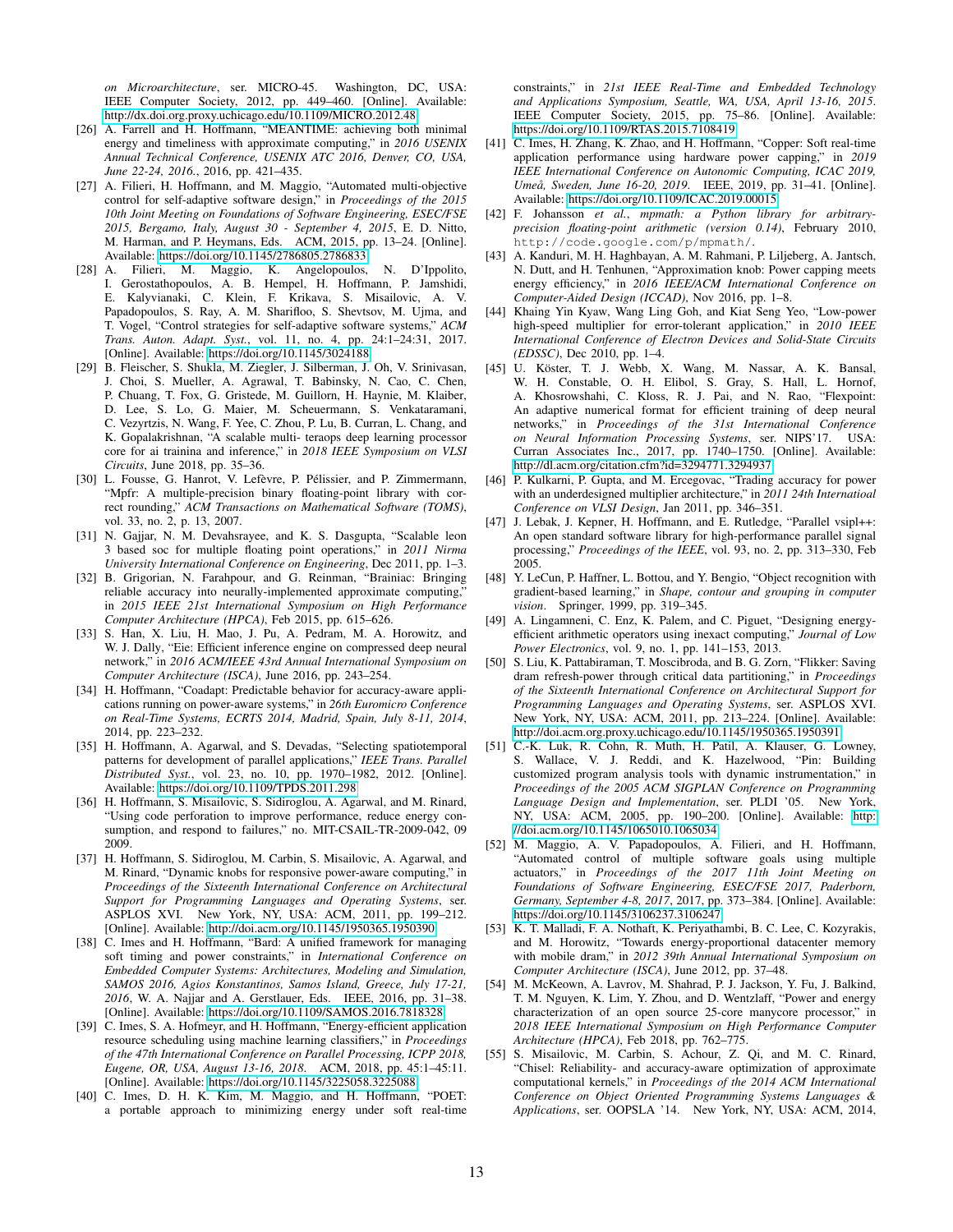pp. 309–328. [Online]. Available: [http://doi.acm.org.proxy.uchicago.](http://doi.acm.org.proxy.uchicago.edu/10.1145/2660193.2660231) [edu/10.1145/2660193.2660231](http://doi.acm.org.proxy.uchicago.edu/10.1145/2660193.2660231)

- <span id="page-13-5"></span>[56] S. Misailovic, S. Sidiroglou, H. Hoffmann, and M. Rinard, *Quality of Service Profiling*. New York, NY, USA: Association for Computing Machinery, 2010, p. 2534. [Online]. Available: [https:](https://doi.org/10.1145/1806799.1806808) [//doi.org/10.1145/1806799.1806808](https://doi.org/10.1145/1806799.1806808)
- <span id="page-13-22"></span>[57] N. Mishra, C. Imes, J. D. Lafferty, and H. Hoffmann, "CALOREE: learning control for predictable latency and low energy," in *Proceedings of the Twenty-Third International Conference on Architectural Support for Programming Languages and Operating Systems, ASPLOS 2018, Williamsburg, VA, USA, March 24-28, 2018*, X. Shen, J. Tuck, R. Bianchini, and V. Sarkar, Eds. ACM, 2018, pp. 184–198. [Online]. Available:<https://doi.org/10.1145/3173162.3173184>
- <span id="page-13-20"></span>[58] N. Mishra, J. D. Lafferty, and H. Hoffmann, "ESP: A machine learning approach to predicting application interference," in *2017 IEEE International Conference on Autonomic Computing, ICAC 2017, Columbus, OH, USA, July 17-21, 2017*, X. Wang, C. Stewart, and H. Lei, Eds. IEEE Computer Society, 2017, pp. 125–134. [Online]. Available:<https://doi.org/10.1109/ICAC.2017.29>
- <span id="page-13-21"></span>[59] N. Mishra, H. Zhang, J. D. Lafferty, and H. Hoffmann, "A probabilistic graphical model-based approach for minimizing energy under performance constraints," in *Proceedings of the Twentieth International Conference on Architectural Support for Programming Languages and Operating Systems, ASPLOS '15, Istanbul, Turkey, March 14-18, 2015*, Ö. Özturk, K. Ebcioglu, and S. Dwarkadas, Eds. ACM, 2015, pp. 267–281. [Online]. Available: [https://doi.org/10.1145/](https://doi.org/10.1145/2694344.2694373) [2694344.2694373](https://doi.org/10.1145/2694344.2694373)
- <span id="page-13-17"></span>[60] T. Moreau, A. Sampson, and L. Ceze, "Approximate computing: Making mobile systems more efficient," *IEEE Pervasive Computing*, vol. 14, no. 2, pp. 9–13, Apr 2015.
- <span id="page-13-6"></span>[61] K. V. Palem, L. N. Chakrapani, Z. M. Kedem, A. Lingamneni, and K. K. Muntimadugu, "Sustaining moore's law in embedded computing through probabilistic and approximate design: Retrospects and prospects," in *Proceedings of the 2009 International Conference on Compilers, Architecture, and Synthesis for Embedded Systems*, ser. CASES '09. New York, NY, USA: ACM, 2009, pp. 1–10. [Online]. Available: <http://doi.acm.org.proxy.uchicago.edu/10.1145/1629395.1629397>
- <span id="page-13-12"></span>[62] Oian Zhang, F. Yuan, R. Ye, and Q. Xu, "Approxit: An approximate computing framework for iterative methods," in *2014 51st ACM/EDAC/IEEE Design Automation Conference (DAC)*, June 2014, pp. 1–6.
- <span id="page-13-7"></span>[63] M. Rinard, H. Hoffmann, S. Misailovic, and S. Sidiroglou, "Patterns and statistical analysis for understanding reduced resource computing," in *Proceedings of the ACM International Conference on Object Oriented Programming Systems Languages and Applications*, ser. OOPSLA '10. New York, NY, USA: Association for Computing Machinery, 2010, p. 806821. [Online]. Available:<https://doi.org/10.1145/1869459.1869525>
- <span id="page-13-0"></span>[64] C. Sakr, N. Wang, C.-Y. Chen, J. Choi, A. Agrawal, N. Shanbhag, and K. Gopalakrishnan, "Accumulation bit-width scaling for ultra-low precision training of deep networks," *arXiv preprint arXiv:1901.06588*, 2019.
- <span id="page-13-3"></span>[65] A. Sampson, W. Dietl, E. Fortuna, D. Gnanapragasam, L. Ceze, and D. Grossman, "Enerj: Approximate data types for safe and general low-power computation," in *Proceedings of the 32Nd ACM SIGPLAN Conference on Programming Language Design and Implementation*, ser. PLDI '11. New York, NY, USA: ACM, 2011, pp. 164–174. [Online]. Available:<http://doi.acm.org/10.1145/1993498.1993518>
- <span id="page-13-18"></span>[66] A. Sampson, W. Dietl, E. Fortuna, D. Gnanapragasam, L. Ceze, and D. Grossman, "Enerj: Approximate data types for safe and general low-power computation," in *Proceedings of the 32Nd ACM SIGPLAN Conference on Programming Language Design and Implementation*, ser. PLDI '11. New York, NY, USA: ACM, 2011, pp. 164–174. [Online]. Available: [http://doi.acm.org.proxy.uchicago.edu/10.](http://doi.acm.org.proxy.uchicago.edu/10.1145/1993498.1993518) [1145/1993498.1993518](http://doi.acm.org.proxy.uchicago.edu/10.1145/1993498.1993518)
- <span id="page-13-24"></span>[67] M. H. Santriaji and H. Hoffmann, "GRAPE: minimizing energy for GPU applications with performance requirements," in *49th Annual IEEE/ACM International Symposium on Microarchitecture, MICRO 2016, Taipei, Taiwan, October 15-19, 2016*. IEEE Computer Society, 2016, pp. 16:1–16:13. [Online]. Available: [https://doi.org/10.1109/](https://doi.org/10.1109/MICRO.2016.7783719) [MICRO.2016.7783719](https://doi.org/10.1109/MICRO.2016.7783719)
- <span id="page-13-25"></span>[68] M. H. Santriaji and H. Hoffmann, "MERLOT: architectural support for energy-efficient real-time processing in gpus," in *IEEE Real-Time and Embedded Technology and Applications Symposium, RTAS 2018, 11-13 April 2018, Porto, Portugal*, R. Pellizzoni, Ed.

IEEE Computer Society, 2018, pp. 214–226. [Online]. Available: <https://doi.org/10.1109/RTAS.2018.00030>

- <span id="page-13-8"></span>[69] Q. Shi, H. Hoffmann, and O. Khan, "A cross-layer multicore architecture to tradeoff program accuracy and resilience overheads, *IEEE Comput. Archit. Lett.*, vol. 14, no. 2, pp. 85–89, 2015. [Online]. Available:<https://doi.org/10.1109/LCA.2014.2365204>
- <span id="page-13-9"></span>[70] S. Sidiroglou-Douskos, S. Misailovic, H. Hoffmann, and M. Rinard, "Managing performance vs. accuracy trade-offs with loop perforation," in *Proceedings of the 19th ACM SIGSOFT Symposium and the 13th European Conference on Foundations of Software Engineering*, ser. ESEC/FSE '11. New York, NY, USA: ACM, 2011, pp. 124–134. [Online]. Available: [http://doi.acm.org.proxy.uchicago.edu/10.](http://doi.acm.org.proxy.uchicago.edu/10.1145/2025113.2025133) [1145/2025113.2025133](http://doi.acm.org.proxy.uchicago.edu/10.1145/2025113.2025133)
- <span id="page-13-4"></span>[71] G. Tagliavini, A. Marongiu, and L. Benini, "Flexfloat: A software library for transprecision computing," *IEEE Transactions on Computer-Aided Design of Integrated Circuits and Systems*, 2018.
- <span id="page-13-13"></span>[72] S. Venkataramani, A. Ranjan, K. Roy, and A. Raghunathan, "Axnn: Energy-efficient neuromorphic systems using approximate computing," in *2014 IEEE/ACM International Symposium on Low Power Electronics and Design (ISLPED)*, Aug 2014, pp. 27–32.
- <span id="page-13-1"></span>[73] S. Venkataramani, V. K. Chippa, S. T. Chakradhar, K. Roy, and A. Raghunathan, "Quality programmable vector processors for approximate computing," in *Proceedings of the 46th Annual IEEE/ACM International Symposium on Microarchitecture*, ser. MICRO-46. New York, NY, USA: ACM, 2013, pp. 1–12. [Online]. Available: <http://doi.acm.org.proxy.uchicago.edu/10.1145/2540708.2540710>
- <span id="page-13-19"></span>[74] A. K. Verma, P. Brisk, and P. Ienne, "Variable latency speculative addition: A new paradigm for arithmetic circuit design," in *2008 Design, Automation and Test in Europe*, March 2008, pp. 1250–1255.
- <span id="page-13-15"></span>[75] C. Wan, H. Hoffmann, S. Lu, and M. Maire, "Orthogonalized SGD and nested architectures for anytime neural networks," in *Proceedings of the 37th International Conference on Machine Learning*, ser. Proceedings of Machine Learning Research, H. D. III and A. Singh, Eds., vol. 119. PMLR, 13–18 Jul 2020, pp. 9807–9817. [Online]. Available: <http://proceedings.mlr.press/v119/wan20a.html>
- <span id="page-13-16"></span>[76] C. Wan, M. Santriaji, E. Rogers, H. Hoffmann, M. Maire, and S. Lu, "ALERT: Accurate learning for energy and timeliness," in *2020 USENIX Annual Technical Conference (USENIX ATC 20)*. USENIX Association, Jul. 2020, pp. 353–369. [Online]. Available: <https://www.usenix.org/conference/atc20/presentation/wan>
- <span id="page-13-2"></span>N. Wang, J. Choi, D. Brand, C.-Y. Chen, and K. Gopalakrishnan, "Training deep neural networks with 8-bit floating point numbers," in *Advances in neural information processing systems*, 2018, pp. 7675– 7684.
- <span id="page-13-23"></span>[78] S. Wang, C. Li, H. Hoffmann, S. Lu, W. Sentosa, and A. I. Kistijantoro, "Understanding and auto-adjusting performance-sensitive configurations," in *Proceedings of the Twenty-Third International Conference on Architectural Support for Programming Languages and Operating Systems, ASPLOS 2018, Williamsburg, VA, USA, March 24-28, 2018*, X. Shen, J. Tuck, R. Bianchini, and V. Sarkar, Eds. ACM, 2018, pp. 154–168. [Online]. Available: [https://doi.org/10.1145/](https://doi.org/10.1145/3173162.3173206) [3173162.3173206](https://doi.org/10.1145/3173162.3173206)
- <span id="page-13-14"></span>[79] S. Wu, G. Li, F. Chen, and L. Shi, "Training and inference with integers in deep neural networks," *arXiv preprint arXiv:1802.04680*, 2018.
- <span id="page-13-10"></span>[80] A. Yazdanbakhsh, D. Mahajan, B. Thwaites, J. Park, A. Nagendrakumar, S. Sethuraman, K. Ramkrishnan, N. Ravindran, R. Jariwala, A. Rahimi, H. Esmaeilzadeh, and K. Bazargan, "Axilog: Language support for approximate hardware design," in *2015 Design, Automation Test in Europe Conference Exhibition (DATE)*, March 2015, pp. 812–817.
- <span id="page-13-11"></span>[81] G. Zervakis, K. Tsoumanis, S. Xydis, D. Soudris, and K. Pekmestzi, "Design-efficient approximate multiplication circuits through partial product perforation," *IEEE Transactions on Very Large Scale Integration (VLSI) Systems*, vol. 24, no. 10, pp. 3105–3117, Oct 2016.
- <span id="page-13-27"></span>[82] H. Zhang, M. Putic, and J. Lach, "Low power gpgpu computation with imprecise hardware," in *Proceedings of the 51st Annual Design Automation Conference*, ser. DAC '14. New York, NY, USA: ACM, 2014, pp. 99:1–99:6. [Online]. Available: [http://doi.acm.org/10.1145/](http://doi.acm.org/10.1145/2593069.2593156) [2593069.2593156](http://doi.acm.org/10.1145/2593069.2593156)
- <span id="page-13-26"></span>[83] Y. Zhou, H. Hoffmann, and D. Wentzlaff, "CASH: supporting iaas customers with a sub-core configurable architecture," in *43rd ACM/IEEE Annual International Symposium on Computer Architecture, ISCA 2016, Seoul, South Korea, June 18-22, 2016*. IEEE Computer Society, 2016, pp. 682–694. [Online]. Available:<https://doi.org/10.1109/ISCA.2016.65>